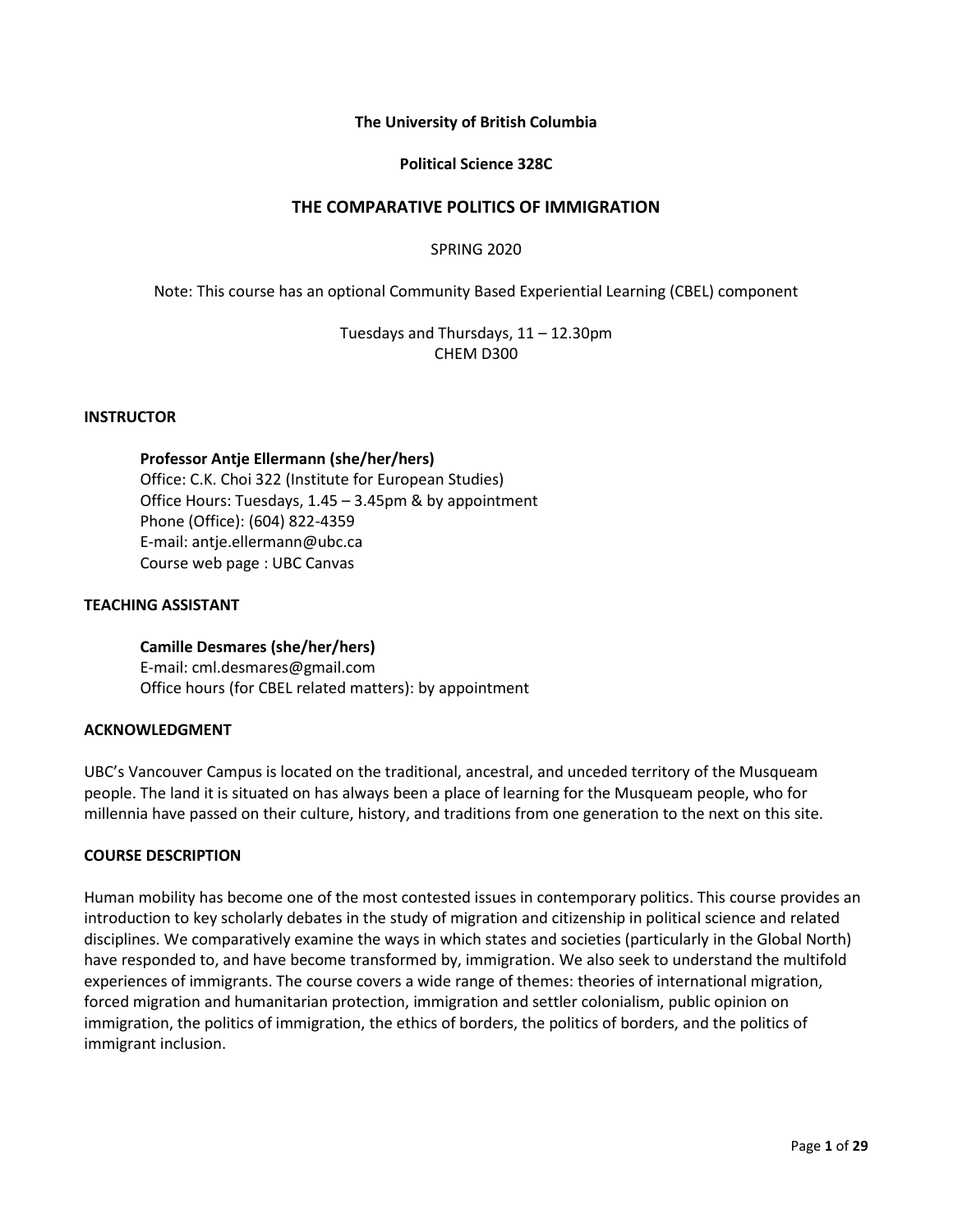# **COURSE LEARNING OBJECTIVES**

At the successful completion of the course, students will be able to:

- Describe and contrast several immigration and integration policies in the Global North and identify and draw policy lessons from their impact on admissions patterns and integration outcomes.
- Describe and contrast the determinants of immigration politics in the Global North.
- Describe determinants of public opinion on immigration and predict public responses to particular policy choices. Make recommendations for policy makers in how to address public responses.
- Articulate mature, informed, and balanced solutions to ethical dilemmas arising from the intersection of state sovereignty/border control and human rights. Propose policy recommendations on the basis of these solutions.
- Critique central arguments in the migration literature from an Indigenous perspective. Identify the role played by immigration in enabling settler colonialism.

# **COURSE FORMAT**

The format of the course is two 1.5-hour lectures per week. CBEL students will spend additional hours in their placement organizations. While the course is lecture-oriented, student participation is strongly encouraged and welcome. Class discussion and student presentations are an integral part of this course. Throughout the course, we will watch immigration documentaries that focus on the lived experiences of immigrants and their host communities. We will reflect on these documentaries in instructor-initiated on-line discussions.

# **COMMUNITY BASED EXPERIENTIAL LEARNING**

Are you interested in applying knowledge gained in the classroom to the "real world"? Students enrolled in Poli328C have the opportunity to take part in a Community Based Experiential Learning (CBEL) experience. **Participation is optional** and **spaces are limited**.

# **What is Community Based Experiential Learning?**

Community Based Experiential Learning (CBEL) is a model of experiential learning that combines the classroom component with community placements. Students who take place in CBEL seek to link reallife experiences in the community to academic content learned in the classroom. This is facilitated through processes of critical reflection such as journal writing and small group discussion.

# **What are the learning outcomes of Community Based Experiential Learning?**

Poli328C students participating in CBEL will gain a deeper understanding of the lived experiences of immigrants and forced migrants. Being embedded in a particular organizational context, students will become familiar with the distinct perspectives of political actors (such as NGOs) engaged in the politics of immigration. Through critical reflection activities, students will use this knowledge to challenge and build on existing academic theory.

# **How do community organizations benefit?**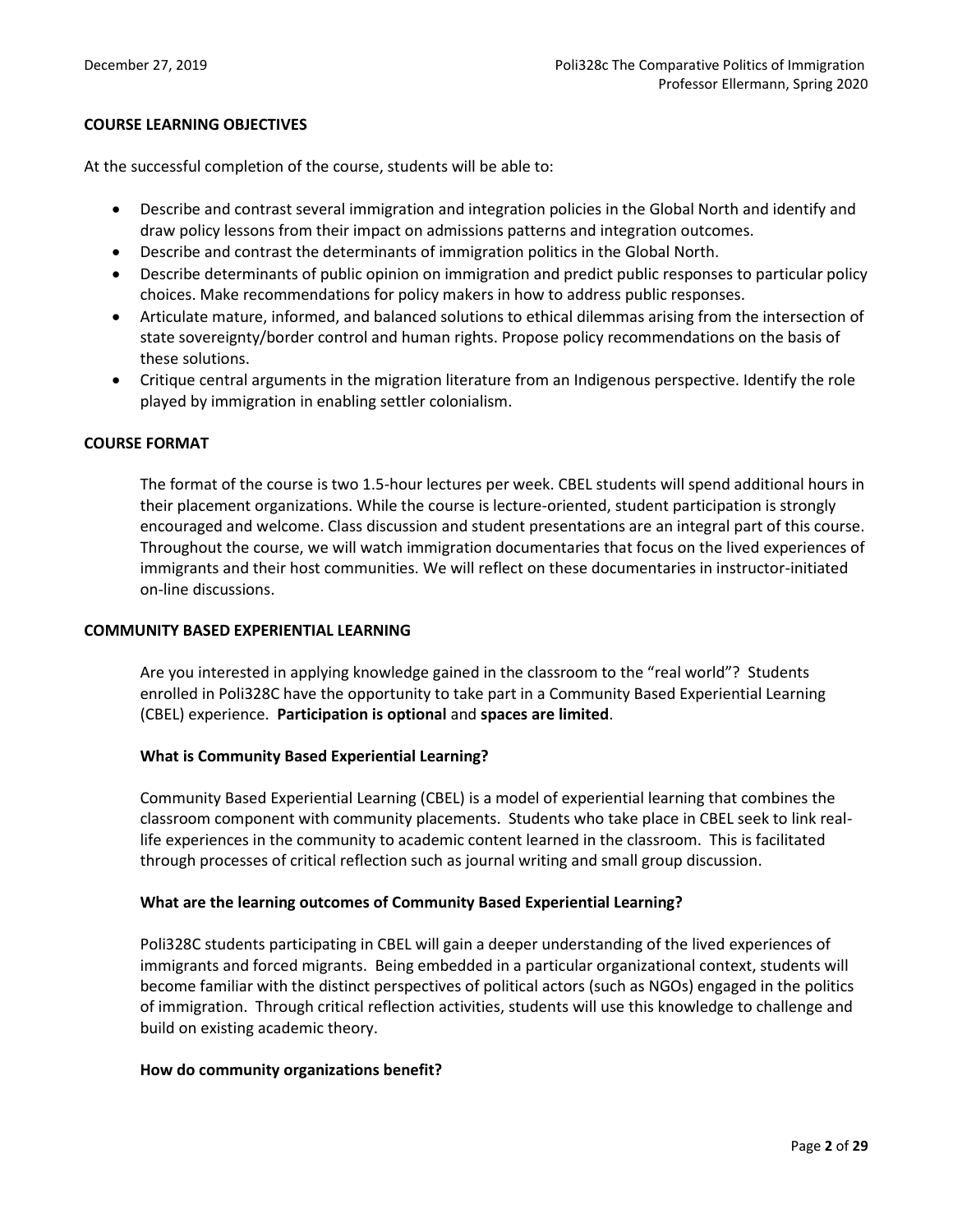Students will increase the human resources of the community organizations they are placed with. Not only will students help with the day-to-day work of these organization, they will also bring enthusiasm and fresh perspectives to their placements.

# **What kind of placements are available?**

Poli328C students will have the opportunity to participate in a CBEL project in which they will be placed with an organization that works with recent immigrants, refugees, or asylum seekers in Vancouver. The types of activities might include interviewing recent immigrants, assisting recent arrivals with basic life skills as they negotiate their new life in Vancouver, assisting caseworkers with sponsorship cases or asylum eligibility, discussions or job-shadowing with organization staff, as well as legal research and/or administrative assistance.

*Please note that students on placement are expected to be flexible regarding both the organization they are paired with and the precise tasks to be undertaken.* 

# **What will be expected of me?**

CBEL projects generally involve a time commitment of approximately **20 hours** over the course of the term, not including travel time. Depending on the particular placement, the bulk of your time commitment would likely be between the end of January and early April and may not be at regular intervals.

CBEL placements do not replace course content but supplement it. You will still be responsible for attending class, completing all the course readings, writing in-class quizzes, and writing a response paper. CBEL students will also write a **reflective journal**, which will be an opportunity to record placement experiences, as well as link these experiences directly to the course content. If you accept a placement, the reflective journal will be submitted **instead of** a research paper assignment (Note: the reflective journal is a requirement for CBEL students, there is no option of writing the research paper instead.) In recognition of the extra commitment placements entail CBEL students only have to write one, rather than two, response papers.

# **I'm interested – what do I do now?**

If you are interested in a CBEL opportunity, make sure to attend the class on **January 14**. More information will be provided about the CBEL opportunities at that time, as well as instructions on how you can apply. The window of opportunity to apply for a CBEL placement is very narrow and there are a limited number of placements so please come to the January 14 class prepared with any questions you have about CBEL. You will have until **January 20 by 12pm** to fill out an **application form** and to send your **resume**. If you are interested in doing a CBEL placement, make sure to have your resume ready by the beginning of January.

(Remember, placements are optional: showing no interest in participating will not reflect negatively on you).

# **REQUIRED TEXTS**

All readings are available free of charge through the course website.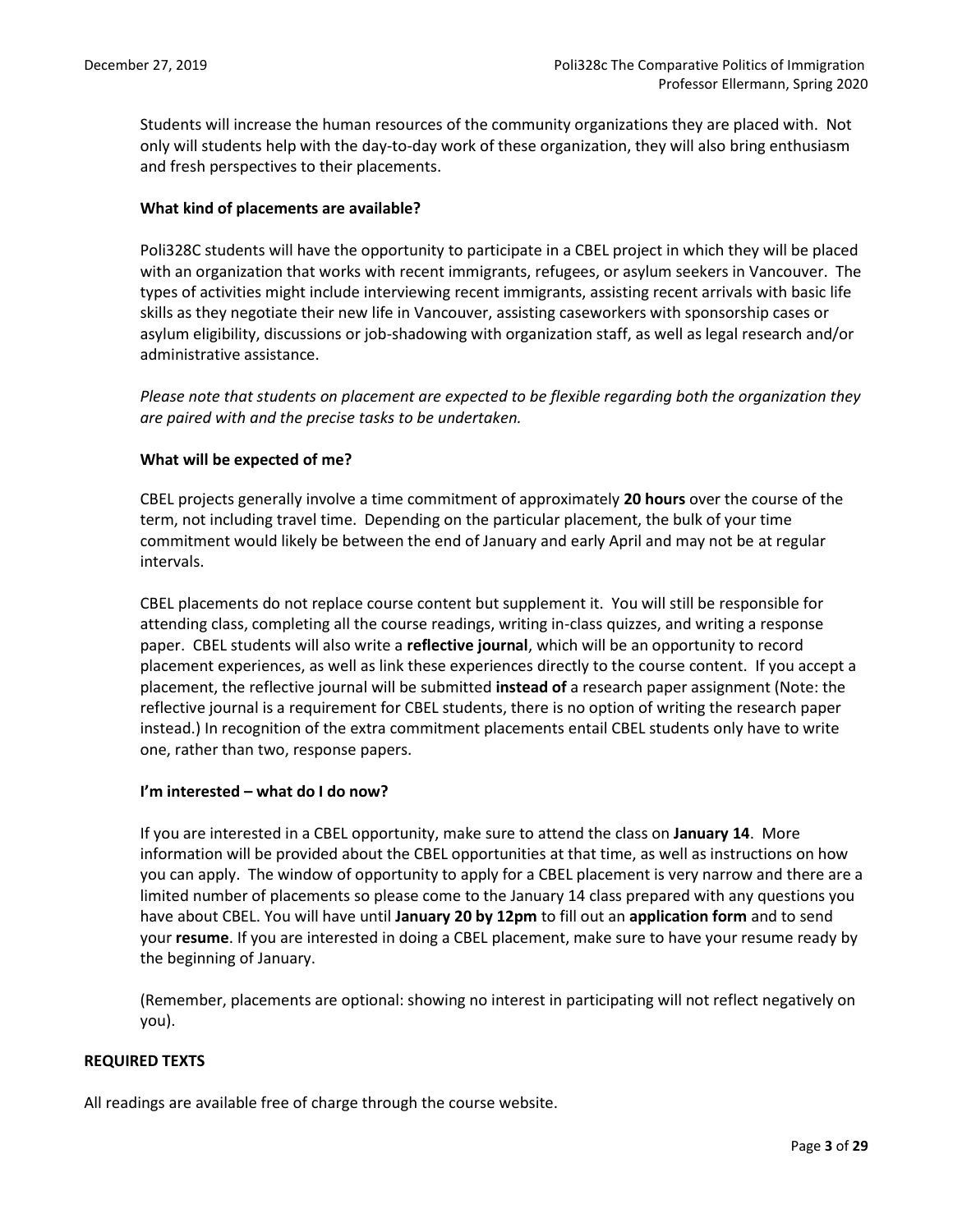# **COURSE REQUIREMENTS AND ASSIGNMENTS**

# **First things**

**Make a name sign** that is clearly legible from the front. This will help me (and your peers) to learn your name. Please continue to use your name sign throughout the course. Everybody is encouraged to indicate their preferred pronouns on their name sign (they/them/theirs; she/her/hers; he/him/his).

# **Readings**

Students are expected to **come to class having completed all the assigned required readings**. The average reading load for each week is 50 pages. Classes with an above average reading load are marked as "**reading intensive**." To compensate, there will be several classes without assigned readings. Keeping up to date with the readings is essential for understanding the lectures and for completing the written assignments. The syllabus also one recommended reading for each week. Recommended readings are optional, except for those students who write their reading review for a given week.

Students are strongly encouraged to follow non-tabloid newspapers with coverage of Europe and North America. Good sources are the *Financial Times* and the *New York Times*, the online BBC news service or *The Economist* (all can be access through the library website*.* Staying on top of current affairs will deepen your understanding of the arguments discussed in class by applying them to real-world politics. I also recommend the following immigration-specific news services Migration Information Source [\(http://www.migrationinformation.org\)](http://www.migrationinformation.org/).

UBC Migration, a UBC-based network of migration scholars and practitioners, organizes immigrationrelated programing on campus. Events of interest to the course will be announced in class.

# **Laptop policy**

**I do not allow laptops in class**. Bring a notebook and pen to take notes. Silence and put away your phones. Some (though not all) studies suggest that taking notes by hand is better than typing in allowing us to retain and process information. There is one finding, however, that is significant and consistent across studies: **"multi-tasking**" (which really is a switching back and forth, rather than a simultaneous giving of attention) **has a negative impact on learning**. To cite from one study:

"As expected, the multitasking students learned less than those focused on the lecture, **scoring about 11 percent lower on a test.** What is more surprising: the learning of students near the multitaskers also suffered. **Students who could see the screen of a multitasker's laptop** (but were not multitasking themselves) **scored 17 percent lower** on comprehension than those who had no distracting view. It's hard to stay focused when a field of laptops open to Facebook, Snapchat, and email lies between you and the lecturer."

(Faria Sana, Tina Weston, Nicholas J. Cepeda. 2013. "Laptop Multitasking Hinders Classroom Learning for Both Users and Nearby Peers." *Computers & Education* 62, 24- 31)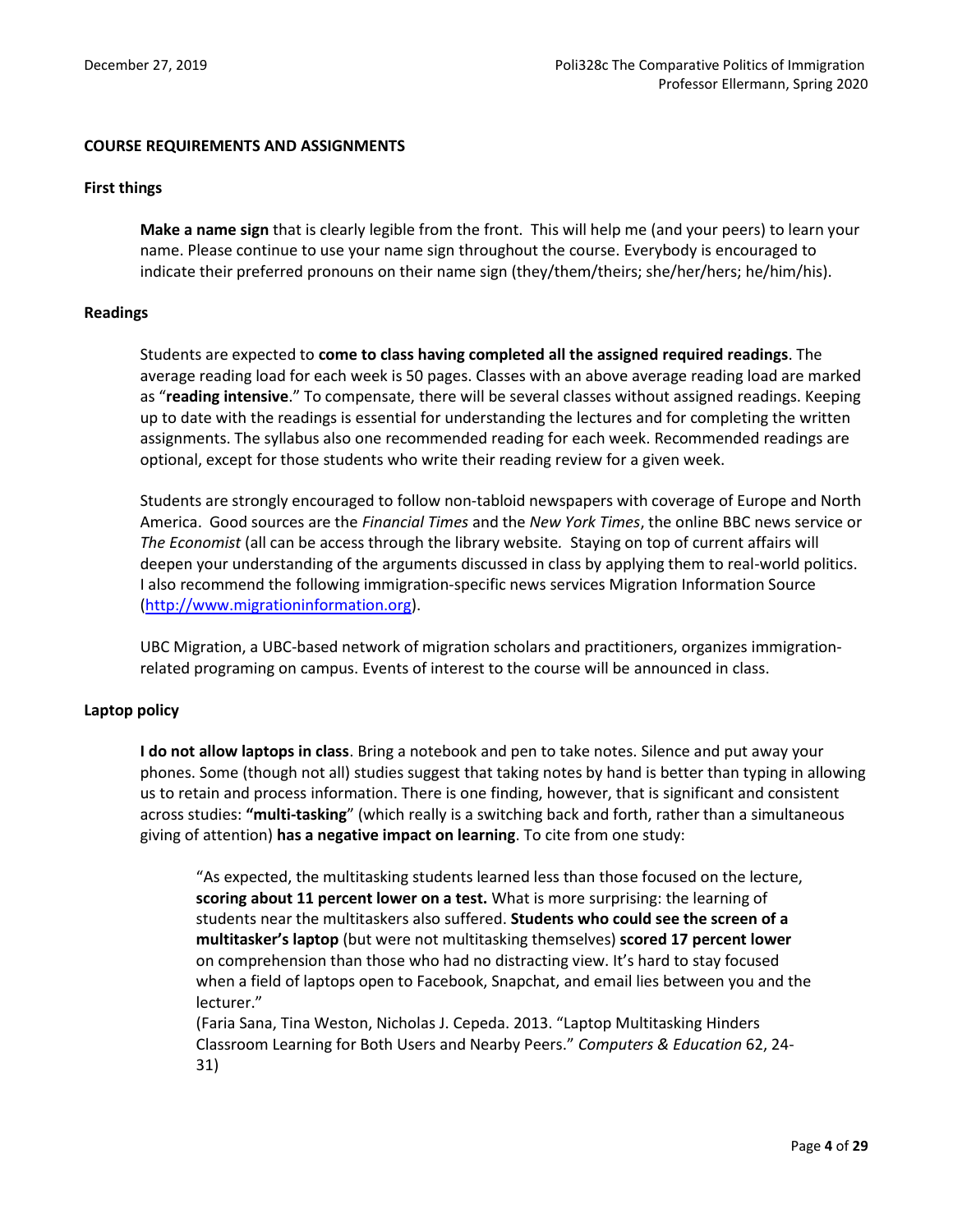**Exemptions** are provided for students with documented need. Please let me know at the beginning of term if you have accommodation to use your laptop in class.

**Attendance 10% of final grade**

I expect students to **attend all lectures** and to arrive to class **on time**. While the lectures will address the assigned readings, they will also cover important concepts, theories, and empirical cases beyond those of the assigned texts. In evaluating written assignments, I will assume that students are familiar with all materials (including documentaries) discussed in class. I normally make announcements concerning deadlines and assignments **at the beginning of class.** 

Your **attendance record** will account for **10% of your final grade.**

There are 24 classes in this course. Attending 22 classes will provide you with the highest possible grade of 93 (A+). (Note that this allows you to miss 2 classes without any attendance grade penalty). Beginning with the third missed class, **each missed class results in a 3.5-point subtraction**.

For instance, if you miss 2 classes in addition to the 2 no-penalty ones, you will receive an attendance grade of 86 (93 – 7). If you only attend ½ of classes, i.e., 22 classes, you will receive an attendance grade of 58 (D). Attending a total of 2 or fewer classes will result in a grade of 16.

If you experience medical, emotional, or personal **problems that affect your attendance** or academic performance, please notify **Arts Academic Advising**.

| <b>On-line Discussion Forum</b> | 10% of final grade | Due 10am on 7th day after discussion opened |  |
|---------------------------------|--------------------|---------------------------------------------|--|
|                                 |                    |                                             |  |

After each in-class documentary (starting with *God Grew Tired of Us)*, I will post one or more discussion questions related to the documentary on the Canvas Discussion Forum. Students are required to respond to **one instructor-posed question and the posting of at least one other student within 7 days.**  For discussion questions posted on a Tuesday, the discussion will be closed by 10am on the following Tuesday. For discussion questions posted on a Thursday, the discussion will be closed by 10am on the following Thursday.

There will be a **total of 6 discussions**. Individual postings should not exceed 300 words. Students can, but are not expected to, write multiple postings. In case of multiple postings, the discussion score will be based on the multiple postings read as one extended posting. Discussions scores will account for **10% of the final grade.**

# **Discussion scores**

**10 points** for a posting that fulfills **all** of the below criteria:

- 1. directly responds to the discussion question
- 2. reflects a clear understanding of the documentary
- 3. advances a well-argued perspective that does not simply repeat what has already been said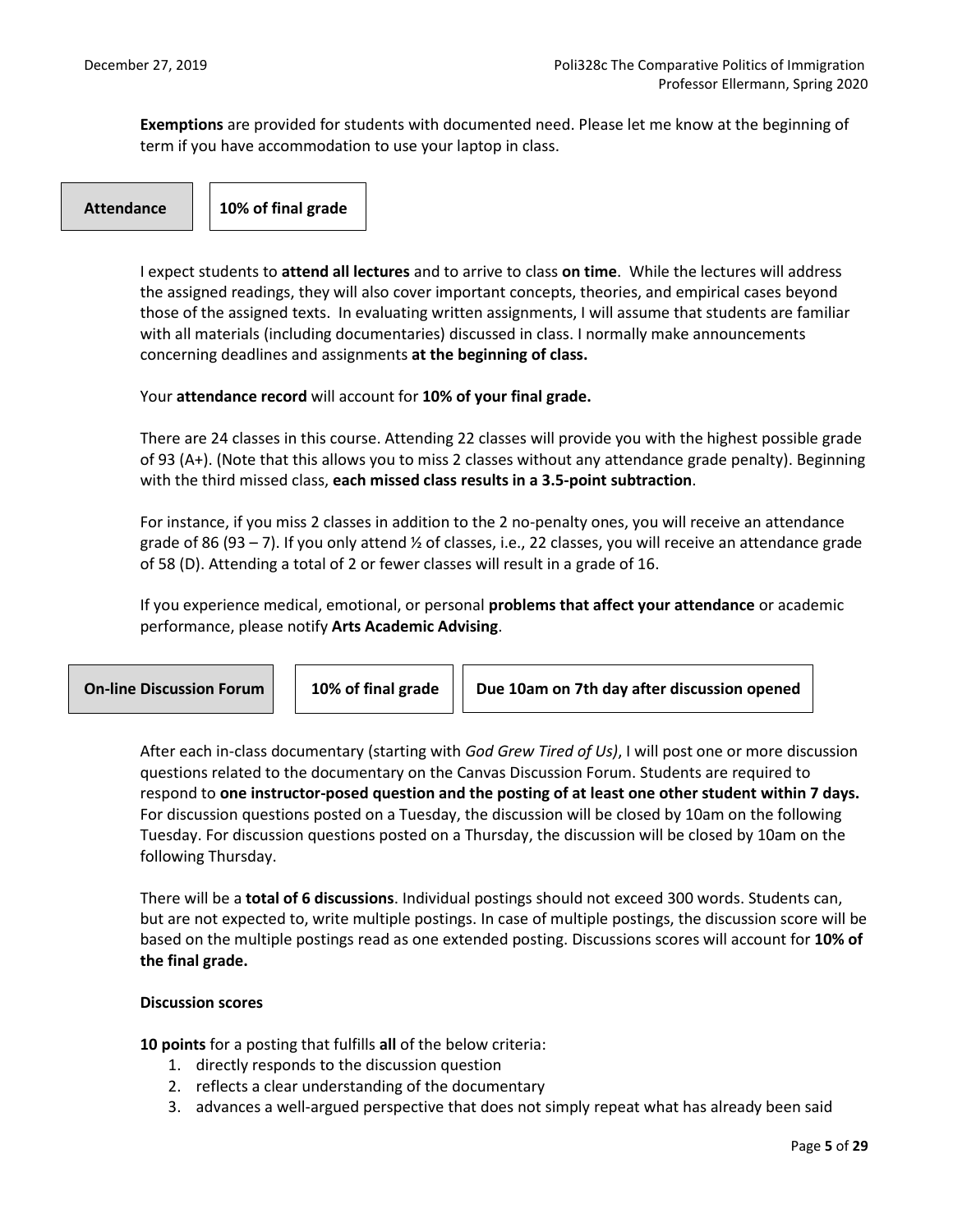- 4. makes connections to course readings and lectures where appropriate
- 5. is respectful of other perspectives
- 6. engages with fellow students' comments
- 7. is logically organized
- 8. has no spelling or grammatical errors

**8 points** for postings that meet all of the above criteria **except** for 7. and/or 8.

**5 points** for a posting that meets the below criteria:

- engages with the discussion question
- reflects a clear understanding of the documentary
- is respectful of other perspectives
- engages with fellow students' comments

**0 points** for all other postings (or failure to post by the deadline)

Calculation of discussion grade:

The base line for each student is 30. Points will be added to this baseline and multiplied by 6:

- students who receive a discussion score of 0 will receive a grade of 30 (F)
- students who receive a discussion score of 5, will receive a grade of 60 (5x6 + 30) (C)
- Students who receive a discussion score of 8 receive a grade of 78 (8x6 + 30) (B+)
- students who receive a discussion score of 10 receive a grade of 90 (10x6 + 30) (A+).

At the end of the term, the discussion scores will be added up and divided by 6.



Article Review | 20% of final grade | Due 10am on sign-up day

**Skills gained:** Writing this assignment will provide you with basic skills of **writing** a literature review.

On UBC Canvas, students will sign up for **one recommended reading** (you will see these listed on the Course and Readings Schedule below). There are a total of 21 articles to choose from, though there will only be 4 slots per reading. Your article review should be about **1000 words** long. It should sum up the article in about 500 words and critically engage with it in another 500 words, identifying both strengths/contributions and weaknesses/omissions. The article review will account for **20%** of non-CBEL students' final grade.

Detailed instructions:

1. Your **choice of reading** should depend on (1) your level of personal interest in the subject matter (2) your work schedule and (3) availability of slots. If you want to get a better sense of what the articles are about before you commit, start reading the abstracts. Also note that the articles vary not only in length, but also in nature: while most are empirically grounded analyses that seek to make a causal argument (*why* things are the way they are), others provide a normative argument (what things *should* be like),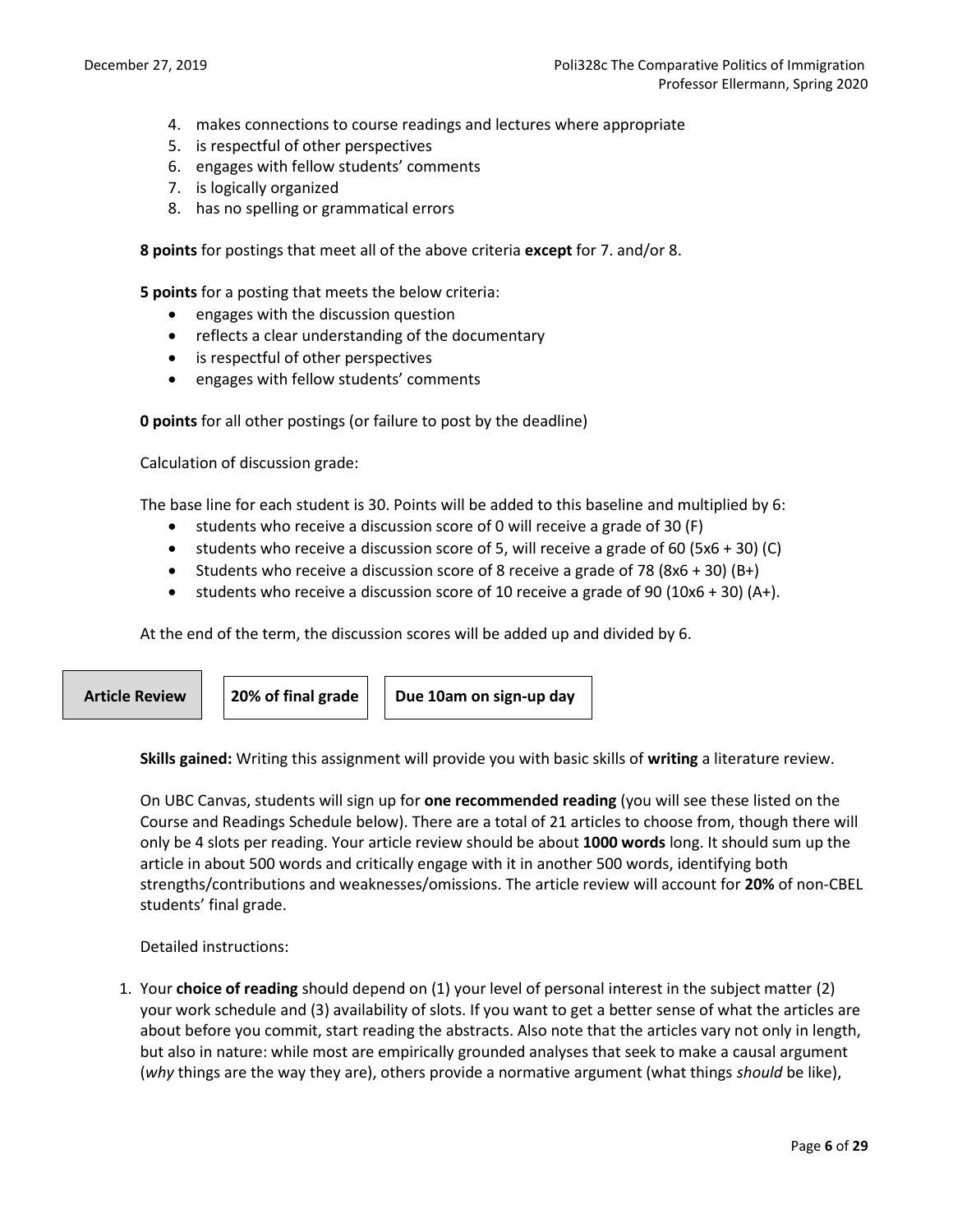and some are directed at an audience of policy makers. The due date is **10am** on the day for which the article is assigned.

- 2. Read the **required reading/s** for the assigned date. You should take some notes, though not in as detailed a manner as for the recommended article.
- 3. Read the **recommended article** carefully, taking detailed notes. You will likely find that you will need to read the article more than once.

Write the first part of the assignment, the summary, in  $\sim$  500 words, paying attention to the below questions:

- What is the **purpose** of the article? What does the author want to achieve? Who is the intended audience?
- What is the **argument**?
- **How** is the argument made? How does the author go about proving or exploring it? What kind of evidence do they use to illustrate or try prove their arguments?
	- i. Note that for articles that employ quantitative data you are not expected to understand the ins and outs of the analysis. But you can still pay attention to what variables (factors) the author selects, both as something that does the explaining (the independent variable) and something that is to be explained (dependent variable).
- What are the **conclusions**? What are the main findings? Does the author identify any weaknesses in the analysis?
- 4. You are now ready to move from description to **analysis.** This part should once again have a length of ~500 words.
	- What are the article's **contributions** to the literature? You are expected to have read the required readings for that class. Now think of your article as in conversation with the required reading/s. Does the article challenge these readings? Does it provide new insights?
	- Are you convinced by the author's argument and findings? Why? Why not?
	- What is the most important thing you have learned from the article?
	- What questions are you left with about the topic after having read all the articles (required and recommended)?
- 5. Include a bibliography in Chicago Author-Date style [\(https://www.chicagomanualofstyle.org/tools\\_citationguide/citation-guide-2.html\)](https://www.chicagomanualofstyle.org/tools_citationguide/citation-guide-2.html). Make sure you correctly reference all of the articles discussed.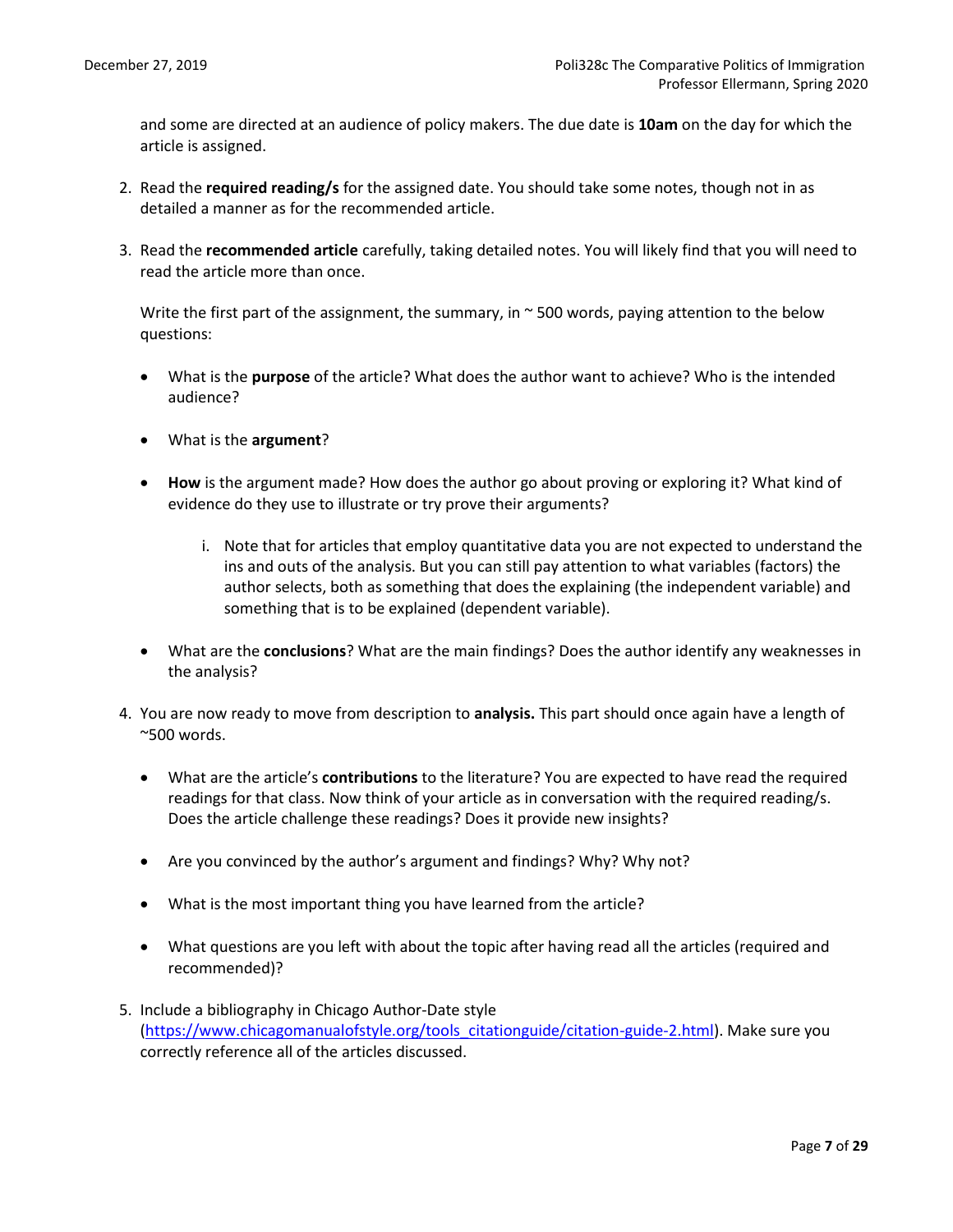- 6. Word limit: You are allowed to go up to 10% above the word limit (i.e., up to 1,100 words). However, we will not read beyond this point.
- 7. Copy-edit. Re-read your article several times to make sure that there are no spelling or grammatical errors, that your writing is clear, and that your sentences build logically on each other.

# **8. Submit your paper to both Turn-it-in and Canvas**

#### Assessment criteria:

Your article review will be graded for based on how well you address the points above. An A-range paper will meet all of the criteria above.

**Discussant comments | | 10% of final grade | | Due at 10am 7th day after receiving paper** 

**Skills gained**: Writing this assignment will provide you with the skill of providing constructive feedback to a colleague's written work.

In academic conferences, it is common for a person to act as "**discussant**." The role of the discussant is to provide feedback on all of the papers (typically four) presented at a conference panel. After reading the papers, the discussant prepares comments on each paper, and presents these to the panel and audience. The role of discussant fulfills an important function in providing professional feedback on scholarly work-in-progress.

For this assignment, you will serve a discussant for a colleague's article review. Unlike regular discussants, you will not personally present your comments. Your discussant's comments will account for **10%** of your final grade.

Detailed instructions:

- 1. Sign up for a discussant slot on the course website (UBC Canvas). You cannot sign up for a slot on the same day as your article review is due. Note that you are signing up for a **particular reading**, rather than for a particular article reviews. Your instructor/TA will then email you one of the article reviews submitted for the day that you have signed up for.
- 2. You will then write 300 words of comments, focussing on the following:
	- **What is your reaction to the paper, and why**? What are its strengths, what are its shortcomings? Make sure to justify your criticism. Consider if your criticism is a fair one in the light of the constraints of this assignment.
	- **What can the author do to improve the paper**? This will turn your criticism into constructive feedback, intended to help the author write a better paper.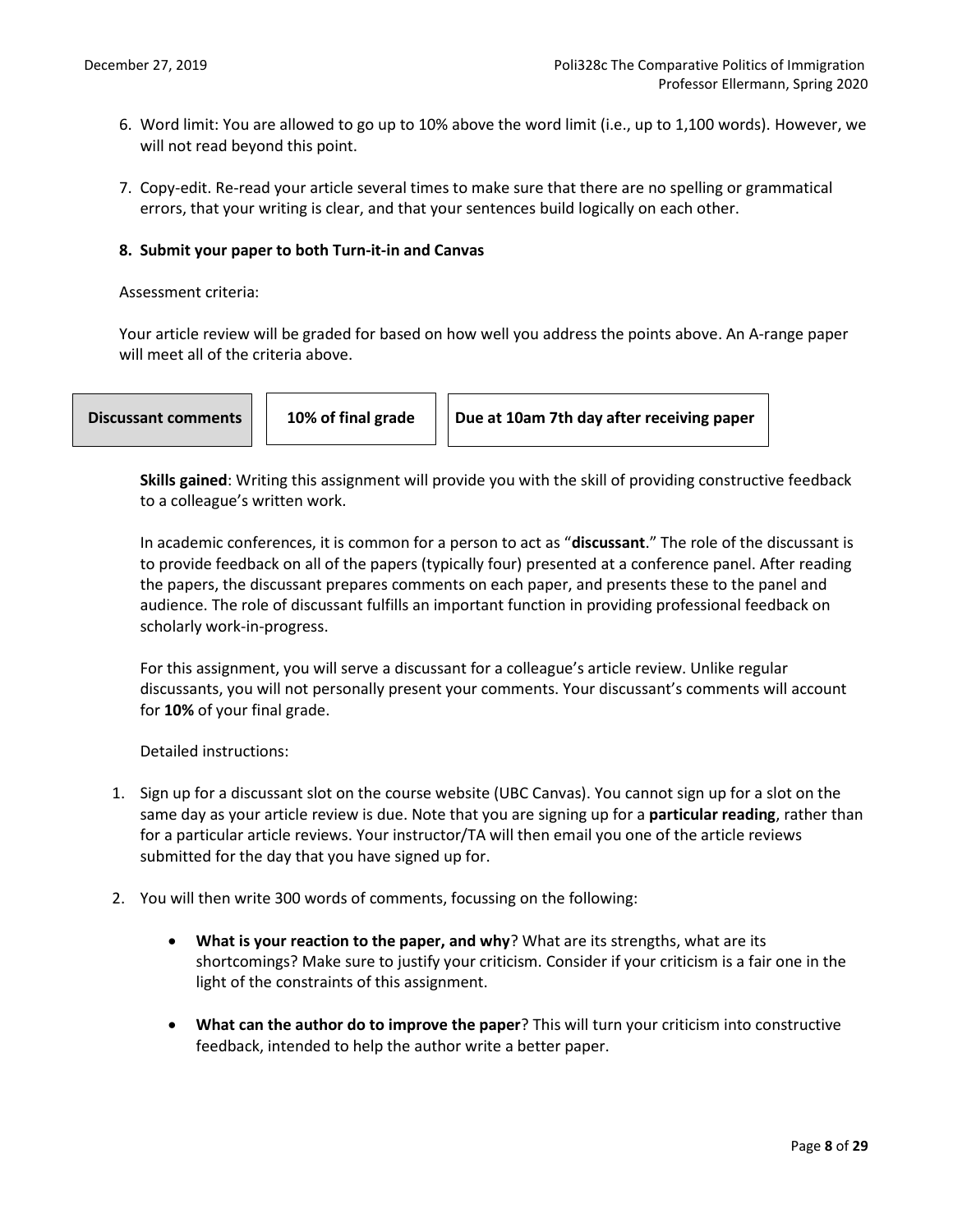- 3. Any comments should be directed at the paper, rather than the author. For instance, rather than saying "you do not make a connection between x and y", write "the paper does not make a connection between x and y."
- 4. Make sure your comments are clear and are logically organized. Take time to copy-edit your paper to catch any spelling or grammatical errors. Make sure you properly reference any works (including the original recommended article that the review is based on), using Chicago Author-Date style [\(https://www.chicagomanualofstyle.org/tools\\_citationguide/citation-guide-2.html\)](https://www.chicagomanualofstyle.org/tools_citationguide/citation-guide-2.html).
- **5. Submit your paper to both Turn-it-in and Canvas.**



**Skills gained:** To prepare and deliver a presentation within clear time limits. To prepare effective Powerpoint slides and develop public speaking skills.

Non-CBEL students sign up for one class for which they will make a brief (5 min) **presentation**, using PowerPoint Slides. Before you prepare your presentation, make sure to read both the required and the recommended reading for that class. The presentation will account for **15%** of your final grade.

Detailed instructions:

- Your presentation should apply one argument or concept central to the readings to a new empirical case and assess their usefulness in understanding the case. A new empirical case could be a geographic location or a new migration-related policy area.
- You can either use the case study for illustrative purposes it illustrates an argument or concept or as a test case, where you examine if an argument from the readings applies to your case. In case of the latter, pay close attention to issues of comparability: if an argument is developed with liberal democracies in mind, we would not necessarily expect it to hold in authoritarian contexts (we call this "scope conditions": the conditions under which we can reasonably expect for a theory to hold).
- Prepare Powerpoints slides. Some helpful tips:
	- o Think about your key points, structure your presentation, practice it and time it. Only once you done all this (and fit it within 5 minutes) start developing your slides. **Remember that your presentation needs to stand on its own**. The purpose of slides is simply to enhance the viewing/listening experience and, where appropriate, present data in visual form.
	- $\circ$  Create a consistent look: use the same font, colors across all your slides. Be consistent in use of headings and subheadings. Use simple slide transitions (no sounds!). Make sure to use a font size sufficiently large for all text to be legible from the back of the lecture theatre.
	- o **Less text is always more**. If you include a lot of text you are asking the audience to divide their attention between you and the slides, which compromises the effectiveness of your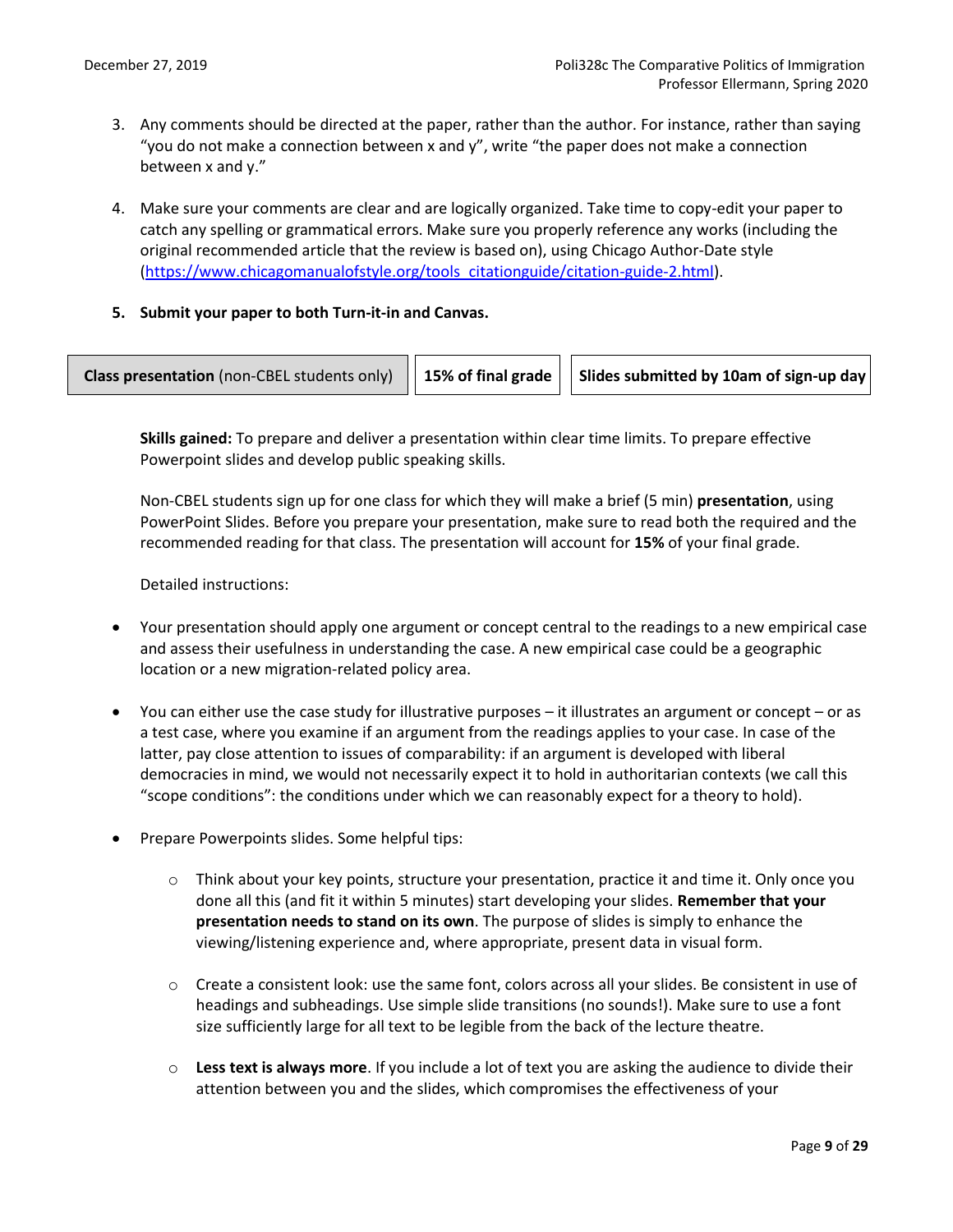presentation. Should you decide to include a few wordy slides, make sure to unveil bullet points one by one.

- $\circ$  Visuals: use non-complex photos that clearly speak to the concept or argument you're talking about. Keep it simple.
- o Audio/video clips: because this is such a short presentation: **no video or audio clips**
- Practice your presentation. You have only **5 minutes** to deliver it. (I will cut you off after 6 minutes). When you practice your presentation at home it should not run longer than 5 minutes. Know what you're about to say – don't wing it. I recommend starting out with fully written presentation notes and then condense the text to bullet form once you've practiced a few times. Don't read from your notes but maintain eye contact with your audience. Finally, dress the part – your clothes are a form of communication, and this should be a professional experience.
- Be prepared to answer questions about your chosen case study. Your presentation will be followed by a brief **Q&A session**.
- Email me your slides by **10am of the day of the presentation** and I will have it ready to go on my computer. **Arrive to class 5 minutes early** to check in with me about when your presentation will take place.

Assessment:

You will be assessed on the basis of (1) your choice of case study; (2) the quality of your analysis; (3) the structure of your presentation (3) the effectiveness of your slides; (4) the delivery of your presentation, (5) your preparedness of Q&A.



Non-CBEL students will write a **policy brief** (1,500 words) as their final course paper. Immigrant and refugee serving organizations in Vancouver will provide the class with a "wish list" of policy brief topics of which you can choose **one**.

**Students who receive an A-range grade for their paper** will have the opportunity, after minor revisions, to have their policy brief **published on UBC Migration's website and submitted to the community organization** who requested the policy brief topic. The policy brief will account for 35% of the final grade.

Begin by reading "How to Plan, Write and Communicate an Effective Policy Brief" published by Research to Action, page 1-9. You can find this publication here: [https://www.researchtoaction.org/wp](https://www.researchtoaction.org/wp-content/uploads/2014/10/PBWeekLauraFCfinal.pdf)[content/uploads/2014/10/PBWeekLauraFCfinal.pdf](https://www.researchtoaction.org/wp-content/uploads/2014/10/PBWeekLauraFCfinal.pdf)

To check out **actual examples** of policy briefs, go to the Migration Policy Institute's website. The MPI policy briefs are excellent and, while significantly longer than 1,500 words, their structure, style, and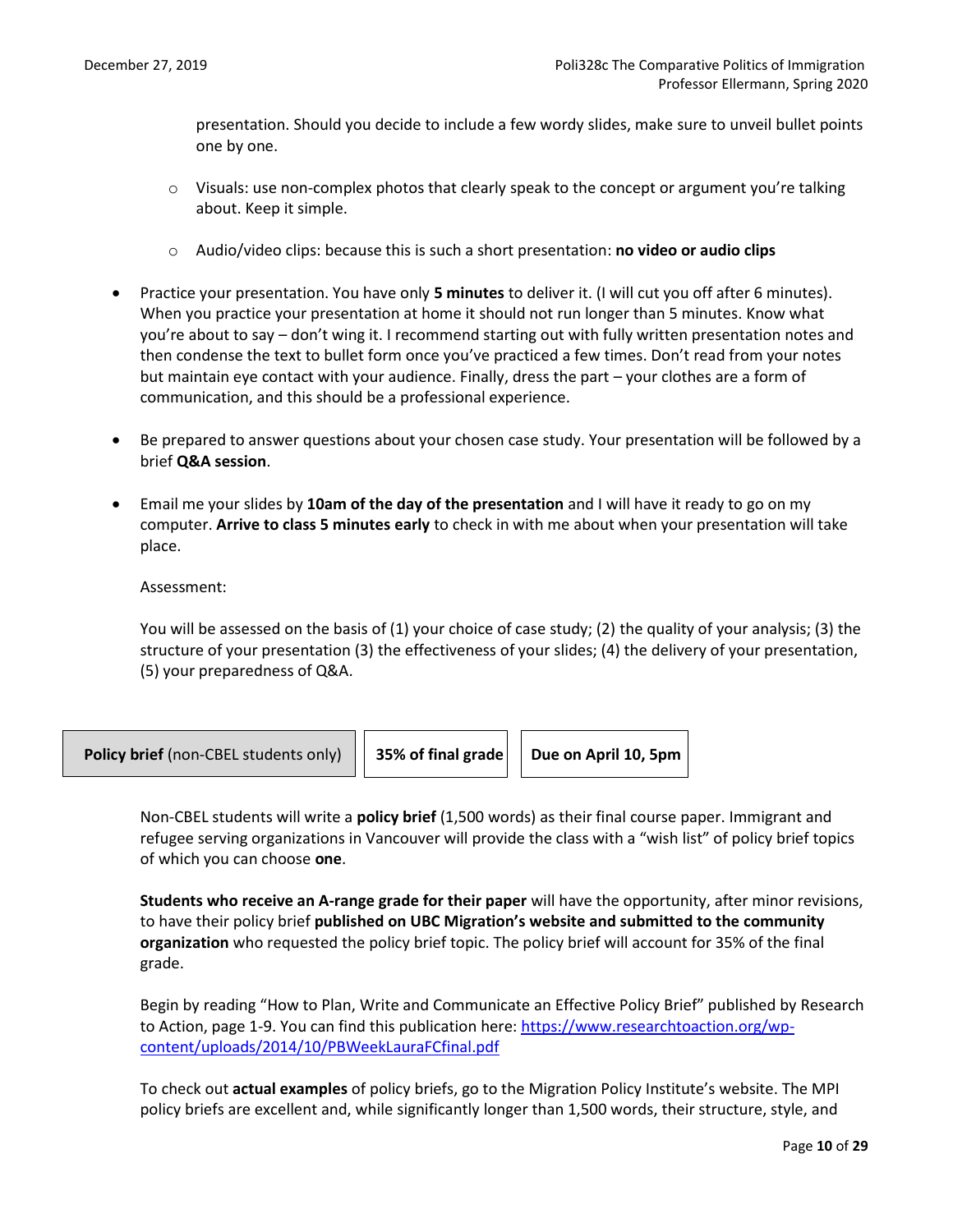type of content carry over to your assignment. In other words: the MPI policy briefs are worth emulating! <https://www.migrationpolicy.org/research/policy-briefs>

On February 13, I will spend part of my lecture providing additional guidelines for this assignment and answer whatever questions you may have. You could consider writing this assignment over reading week – there is no need to wait until the end of turn. And just because this assignment is short does not mean that it won't require **substantial effort and time**, on the contrary!

All policy briefs will be **submitted to both Turn-it-in and Canvas.** 

| <b>Reflective Journal (CBEL students only)</b> $\ \cdot\ $ Early draft: 5% of final grade $\ \cdot\ $ Early draft due February 27, 5pm |                                                                                           |  |
|----------------------------------------------------------------------------------------------------------------------------------------|-------------------------------------------------------------------------------------------|--|
|                                                                                                                                        | $\frac{1}{2}$ Final draft: 35% of final grade $\frac{1}{2}$ Final draft due April 14, 5pm |  |

**Skills gained**: To make connections between community practice and academic knowledge. To critique academic knowledge in the light of on-the-ground experience. To engage in self-reflexive professional practice.

Your academic CBEL assessment will take the form of a **reflective journal** that you will keep throughout the period of placement. Here we evaluate the **thinking that you do about your placement***,* not the service itself. This means that even if the placement does not go as planned, you can still produce a reflective assessment of the experience.

An early draft submission is due **on February 27**, 5pm and will account for 5% of your final grade. This early draft grade will be based on meeting a list of specified requirements (listed in a separate handout). The completed journal is due **April 14**, 5pm, and will account for **35%** of your final grade. One important consideration for your final journal grade is **your responsiveness to the feedback you received on your early draft.** 

All CBEL students are **REQUIRED** to write a reflective journal (instead of the Policy Brief). In recognition of the extra level of commitment required of placement students, CBEL students will not make a class presentation.

The reflective journal early draft is to be submitted to Canvas only. All completed reflective journals will be **submitted to both Turn-it-in and Canvas.**

Detailed instructions for writing your reflective journal will be provided in a **separate document**.

**Placement Assessment** (CBEL students only) **10% of final grade**

Placement organizations will evaluate the degree of **personal commitment and professional conduct** you bring to your placement. This professional assessment will account for **10%** of your final grade.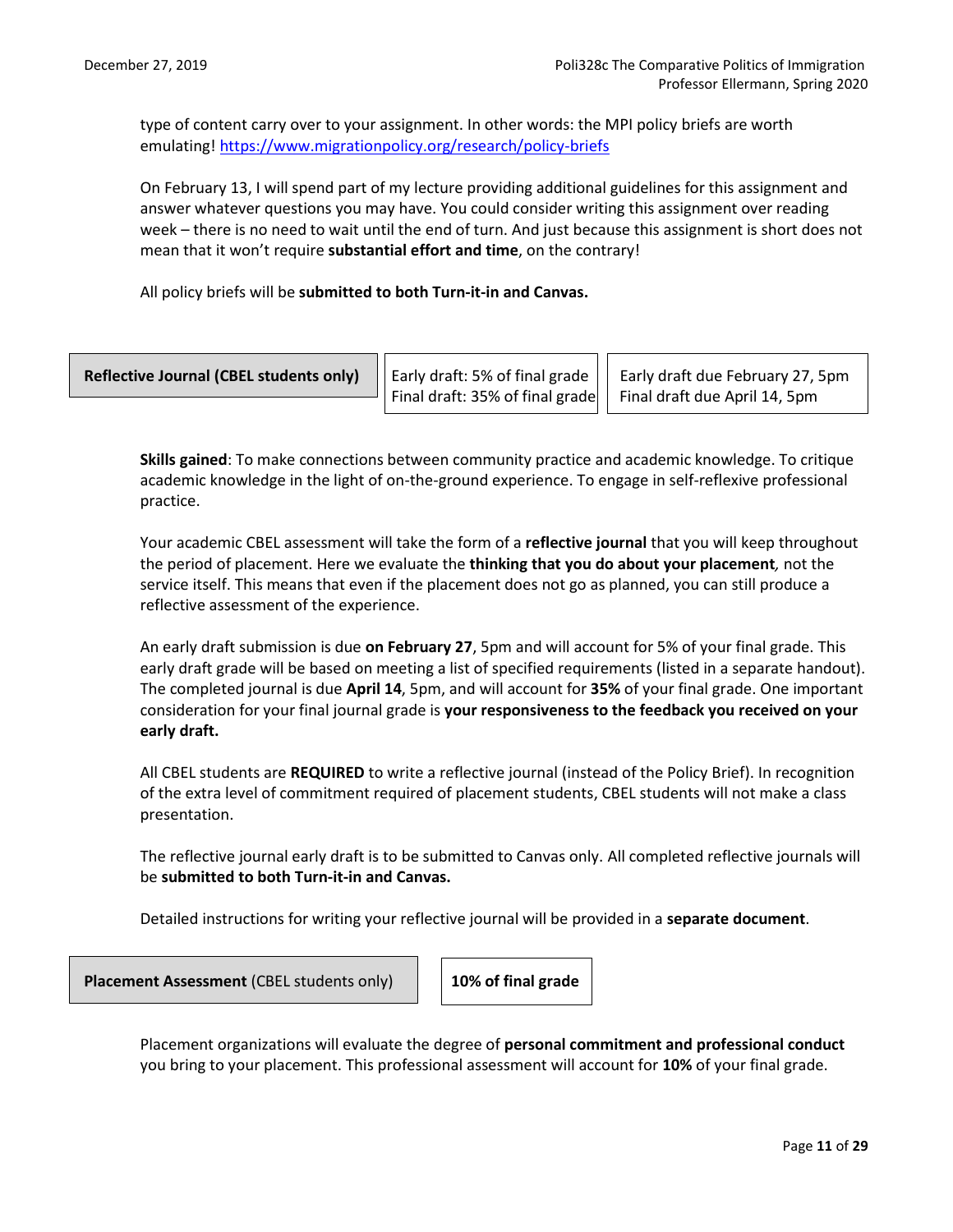|                                                                  | Course requirements and due dates summary                                                                                                                                                                                                                                                              |                                              |  |
|------------------------------------------------------------------|--------------------------------------------------------------------------------------------------------------------------------------------------------------------------------------------------------------------------------------------------------------------------------------------------------|----------------------------------------------|--|
|                                                                  | <b>Non-CBEL students</b>                                                                                                                                                                                                                                                                               |                                              |  |
| $\mathbf{1}$ .<br>2.<br>3.<br>4.<br>5.                           | Attendance (ongoing)<br>Participation in discussion forum (ongoing)<br>Article review (students sign up)<br>Discussant comments (students sign up)<br>Class presentation (students sign up)                                                                                                            | 10%<br>10%<br>20%<br>10%<br>15%              |  |
| 6.                                                               | Policy brief (due April 10, 5pm)<br><b>CBEL students</b>                                                                                                                                                                                                                                               | 35%                                          |  |
| $\mathbf{1}$ .<br>$\mathfrak{D}$ .<br>3.<br>4.<br>5.<br>6.<br>7. | Attendance (ongoing)<br>Participation in discussion forum (ongoing)<br>Article review (students sign up)<br>Discussant comments (students sign up)<br>Reflective journal early draft (due February 27, 5pm)<br>Reflective journal (due April 14, 5pm)<br>Placement evaluation (provided by supervisor) | 10%<br>10%<br>20%<br>10%<br>5%<br>35%<br>10% |  |

# **INSTRUCTOR AND TA AVAILABILITY**

# **Office Hours**

Both your instructor and Teaching Assistant are available to meet with you, should you have any further questions or want to discuss any issues or concerns relating to this course.

For questions related to CBEL and reflective journals, first contact your TA. For questions about anything else, please contact your instructor.

My office hours are on **Tuesdays, 1.45 – 3.45pm**. Office hours serve as an "open door" to your instructor: you do not need to make an appointment, and are free to come with questions, comments, or concerns about anything related to the course or your experience at UBC. My office is in C.K. Choi (Institute for European Studies), 322. C.K. Choi is located at 1855 West Mall. If you cannot attend office hours, see me after class or email me to make an appointment. **Email is generally the best way to reach me.** Because of various administrative and professional obligations there will be weeks when I need to change the day or time of office hours. I will announce this both in class and on the website.

Camille will hold office hours for CBEL students by appointment. Please email Camille to arrange for a time.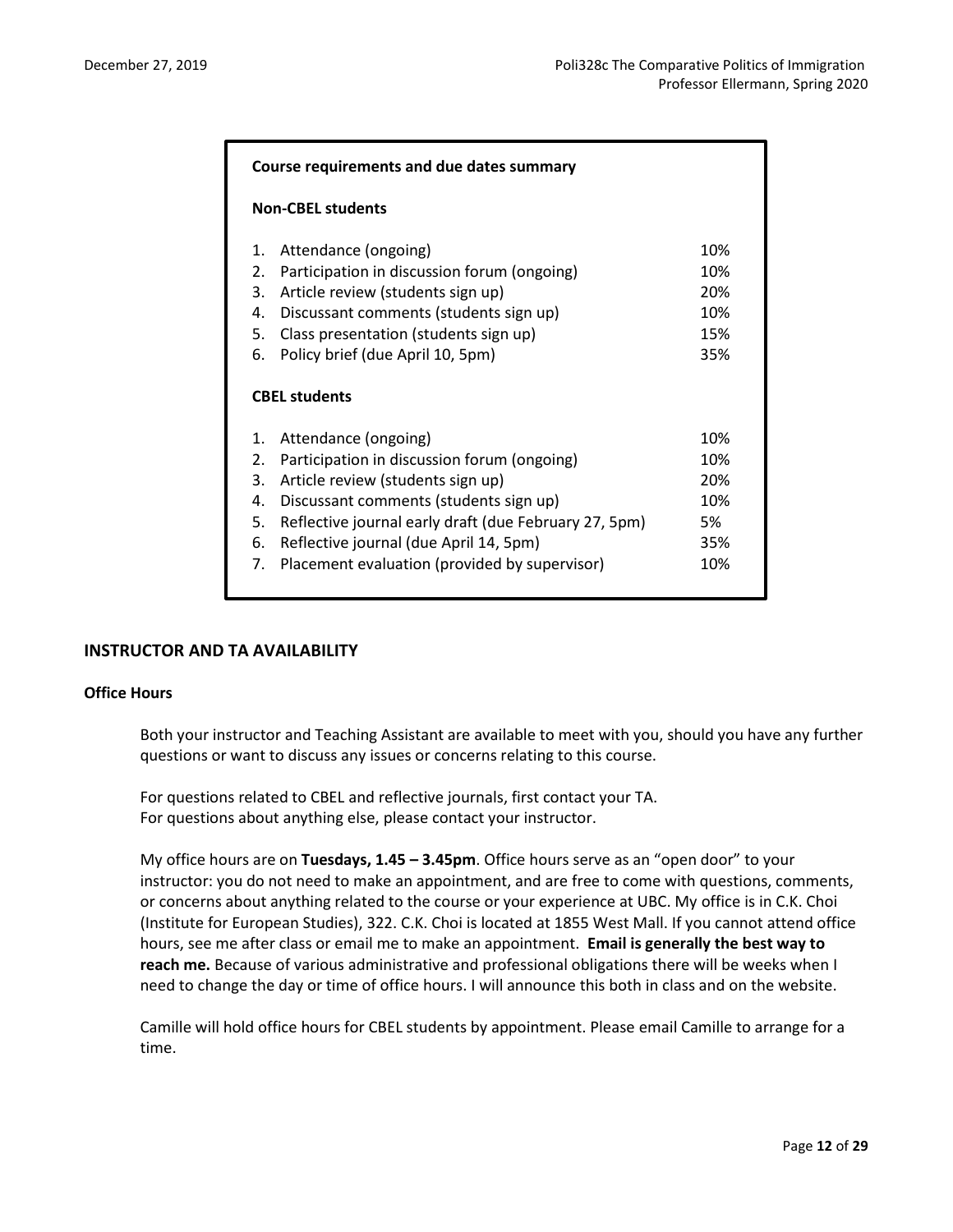# **Email**

Because emailing has become such a common form of student-instructor interaction, I have instituted a number of email policies that you should be aware of:

- 1. During the work week, I generally respond to student emails in a timely manner (usually within 48 hours).
- 2. On weekends, I do not check email regularly. Please do not expect a response before the beginning of the work week.
- 3. **I do not respond to** *substantive* **questions related to course papers in the last 24 hours before an assignment deadline**. You are expected to start work on assignments well ahead of time, so that any last minute email should be limited to emergencies.
- 4. Like face-to-face conversations, emails should convey mutual respect. Specifically, any email should start out addressing the recipient by name (e.g., "Professor Ellermann" or "Dr. Ellermann") and should end with the name of the addressee (i.e., your full name).

# **Grading**

UBC courses are graded on a percentage basis; corresponding letter grades will be assigned by the Registrar automatically. Grades will be assigned according to the following criteria:

# **80% to 100% (A- to A+)**

Exceptional performance: exceptional original thinking, superior understanding of subject matter, strong and consistent evidence of ability to critically evaluate, superior capacity to synthesize materials, excellent organization of materials. Work at this level will be clearly written, with no spelling or grammatical mistakes.

# **68% to 79% (B- to B+)**

Competent performance: evidence of original thinking, good grasp of subject matter, ability to critically evaluate, capacity to synthesize and critically compare arguments, good organization of materials. Work at this level will generally be clearly written, containing at most a few, if any, spelling and grammatical mistakes.

# **50% to 67% (D to C+)**

Adequate performance: adequate understanding of subject matter, some ability to critically evaluate, ability to sum up arguments but not always able to make connections between them, adequate organization of materials, some evidence of original thought. Work at this level is sometimes unclear, and contains some spelling and grammar problems.

# **0% to 49% (F)**

Inadequate performance: little or no evidence of original thought, little or no evidence of understanding of subject matter, little or no critical analysis, limited or irrelevant use of the literature, poor organization of materials. Work at this level is usually poorly written, with numerous spelling and grammar problems.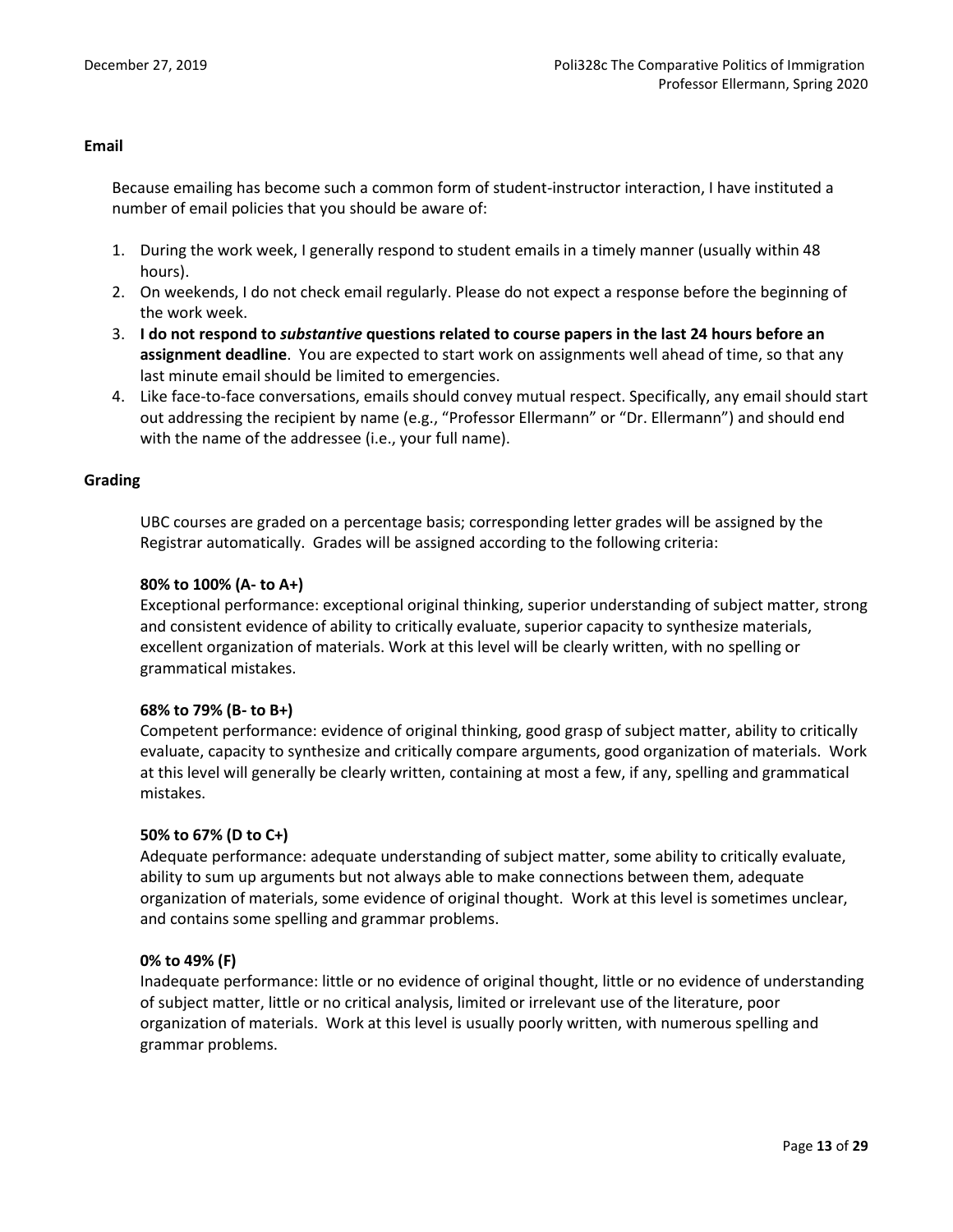# **Penalties for Lateness**

Late submission of **policy briefs** and **reflective journals** will incur a penalty of 1 point for each day, including weekend days. The first day's penalty will be incurred by papers that are handed on the day of the deadline but after the time indicated.

Because they deal with content that will also be discussed in lecture on the day of the deadline, **reading reviews** and **discussant comments are not covered by the late submission policy**. Late submission of these assignments will incur a grade of 50. Late submissions that are more than 7 days late will incur a grade of 0.

In case Arts Academic Advising provides you with accommodation for the reading review, discussant comments, or the class presentation, you will be assigned a different week for completion of these assignments.

# **Better safe than sorry**

Computers crash, bags get stolen, we've all had our share of bad luck. The loss of your course paper will likely cause you some sleepless nights. Therefore: back-up, back-up, back-up. Back-up your work regularly (I suggest at least once an hour) either on a USB stick or, preferably, on a server. You should make use of free back-up services, such as Dropbox. You can also keep copies in your email account.

# **ACADEMIC ACCOMMODATIONS AND CONCESSIONS**

# Academic Accommodation for Students with Disabilities:

UBC is committed to the academic success of students with disabilities. UBC's policy on Academic Accommodations for students with disabilities aims to remove barriers and provide equal access to University services, ensure fair and consistent treatment of all students, and to create a welcoming environment.

**Academic accommodations help students with a disability or ongoing medical condition overcome challenges that may affect their academic success**. Students requiring academic accommodations must register with th[e Centre for Accessibility](https://students.ubc.ca/about-student-services/centre-for-accessibility) (previously known as Access & Diversity). The Centre will determine that student's eligibility for accommodations in accordance with [Policy 73: Academic](https://universitycounsel.ubc.ca/files/2019/02/policy73.pdf)  [Accommodation for Students with Disabilities.](https://universitycounsel.ubc.ca/files/2019/02/policy73.pdf) Academic accommodations are not determined by your instructors, and instructors should not ask you about the nature of your disability or ongoing medical condition, or request copies of your disability documentation. However, your instructor may consult with the Centre for Accessibility should the accommodations affect the essential learning outcomes of a course.

#### Academic Accommodations for Religious or Spiritual Experiences

The University is obligated to comply with the BC Human Rights Code in accommodating student observances of sincerely held religious beliefs. If you would like to request an academic concession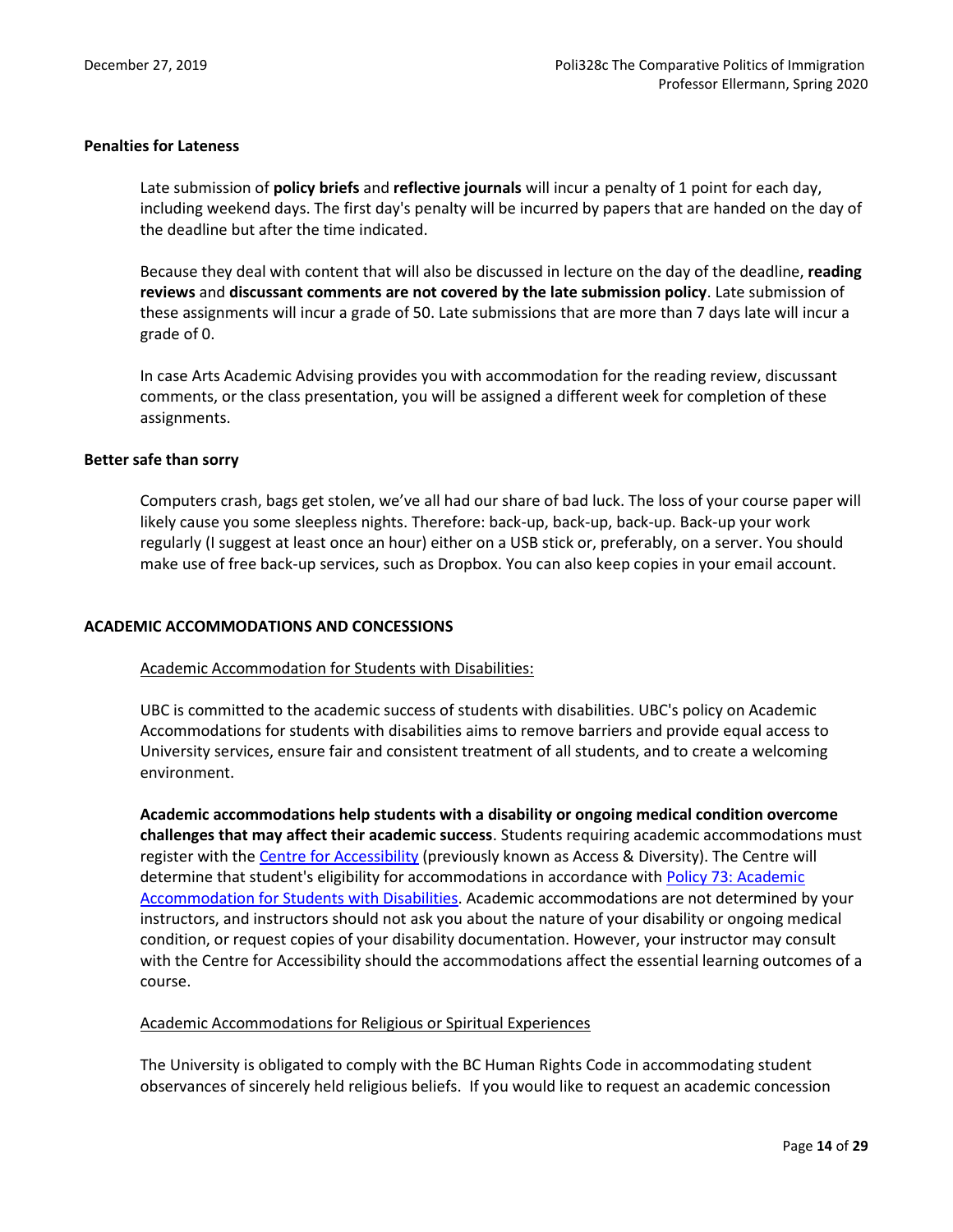because of a conflict with a religious observance, please see your academic advisor. To learn more visit: <https://students.ubc.ca/enrolment/academic-learning-resources/academic-concessions>

# Academic Concessions

**If you experience unanticipated events or circumstances that interfere with your ability to accomplish your academic coursework, you may be eligible for academic concession.**

If your situation is related to an experience of sexual violence, you have the option of contacting UBC's [Sexual Violence Prevention and Response Office \(SVPRO\)](https://svpro.ubc.ca/) (604 822 1588) who can assist you with your academic concession.

For more information on concessions, please see: [https://students.arts.ubc.ca/advising/academic](https://students.arts.ubc.ca/advising/academic-performance/help-academic-concession/)[performance/help-academic-concession/](https://students.arts.ubc.ca/advising/academic-performance/help-academic-concession/)

**If you miss marked coursework (assignment, exam, presentation, attendance and participation in class)** and are an Arts student, review the Faculty of Arts' [academic concession](https://students.arts.ubc.ca/advising/academic-performance/help-academic-concession/) page and then complete Arts Academic Advising's [online academic concession form,](https://students.air.arts.ubc.ca/academic-concession-form/) so that an advisor can evaluate your concession case.

If you are a student in a different Faculty, please consult your Faculty's webpage on academic [concession,](https://students.ubc.ca/enrolment/academic-learning-resources/academic-concessions) and then contact me where appropriate.

#### **ACADEMIC INTEGRITY**

#### **Plagiarism**

The Faculty of Arts considers plagiarism to be *the most serious academic offence* that a student can commit. Regardless of whether or not it was committed intentionally, plagiarism has serious academic consequences and can result in expulsion from the university. Plagiarism involves the improper use of somebody else's words or ideas in one's work. It is your responsibility to make sure you fully understand what plagiarism is. Many students who think they understand plagiarism do in fact commit what UBC calls "reckless plagiarism." Below is an excerpt on reckless plagiarism from UBC Faculty of Arts' leaflet, "Plagiarism Avoided: Taking Responsibility for Your Work" [\(http://www.arts.ubc.ca/arts](http://www.arts.ubc.ca/arts-students/plagiarism-avoided.html)[students/plagiarism-avoided.html\)](http://www.arts.ubc.ca/arts-students/plagiarism-avoided.html).

"The bulk of plagiarism falls into this category. Reckless plagiarism is often the result of careless research, poor time management, and a lack of confidence in your own ability to think critically. Examples of reckless plagiarism include:

- Taking phrases, sentences, paragraphs, or statistical findings from a variety of sources and piecing them together into an essay (piecemeal plagiarism);
- Taking the words of another author and failing to note clearly that they are not your own. In other words, you have not put a direct quotation within quotation marks;
- Using statistical findings without acknowledging your source; Taking another author's idea, without your own critical analysis, and failing to acknowledge that this idea is not yours;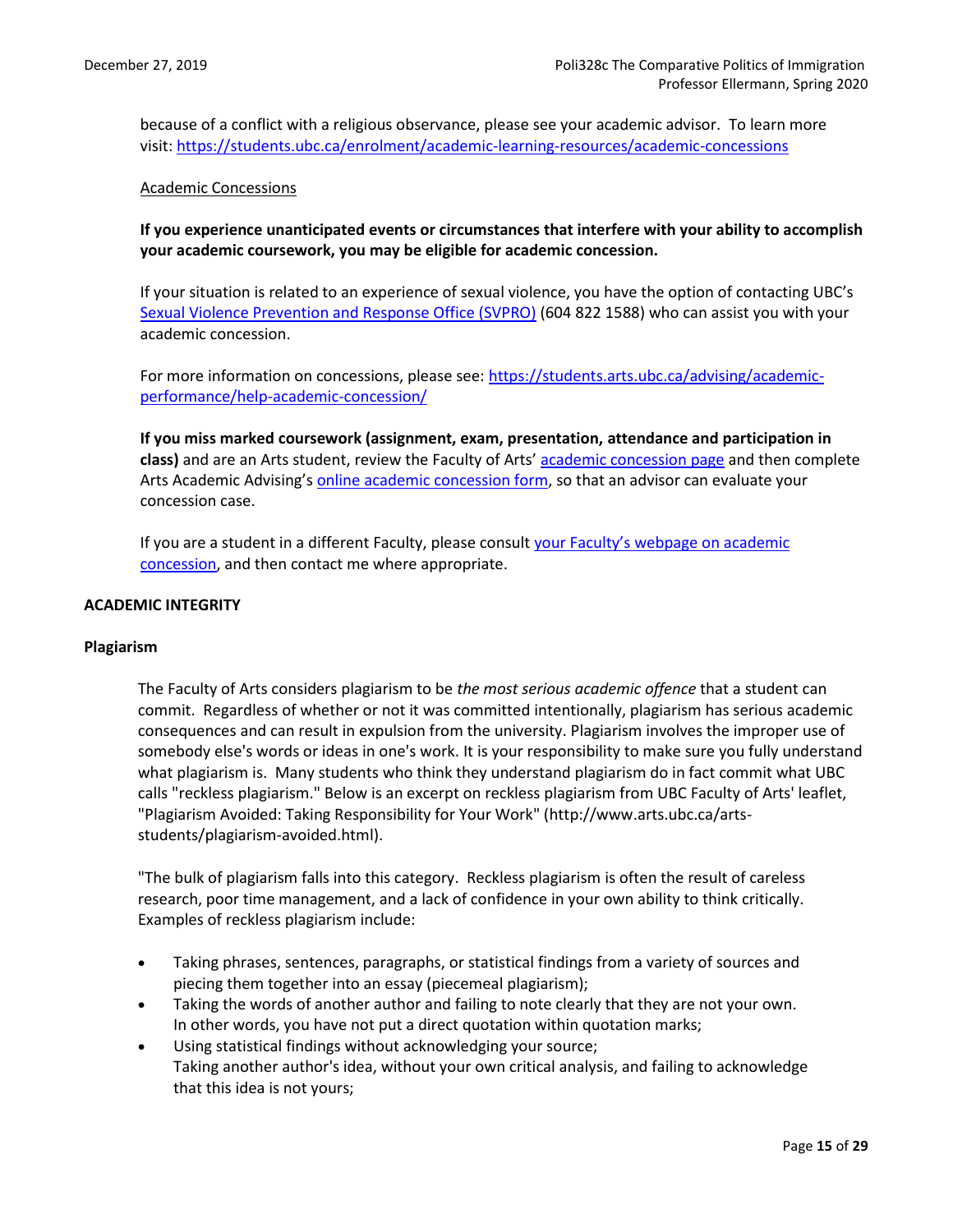- Paraphrasing (i.e. rewording or rearranging words so that your work resembles, but does not copy, the original) without acknowledging your source;
- Using footnotes or material quoted in other sources as if they were the results of your own research; and
- Submitting a piece of work with inaccurate text references, sloppy footnotes, or incomplete source (bibliographic) information." (My comment: Please note that every *verbatim* citation requires the use of *quotation marks*.)

Bear in mind that this is only *one example* of the different forms of plagiarism. Before preparing for their written assignments, students are strongly encouraged to familiarize themselves with the following sources on plagiarism:

- the Faculty of Art's online booklet on plagiarism at [http://www.arts.ubc.ca/arts-students/plagiarism](http://www.arts.ubc.ca/arts-students/plagiarism-avoided.html)[avoided.html](http://www.arts.ubc.ca/arts-students/plagiarism-avoided.html)
- the discussion of Academic Integrity on http://www.arts.ubc.ca/faculty-ampstaff/resources/academic-integrity.html
- the library's resources at [http://clc.library.ubc.ca/airc.html#Research.](http://clc.library.ubc.ca/airc.html#Research) This website includes helpful tutorials on how to avoid plagiarism.

If after reading these materials you still are unsure about how to properly use sources in your work, please ask me for clarification.

# **TURNITIN**

In accordance with departmental policy, in this course you will be required to submit your research paper in electronic form to a service called TurnItIn. UBC subscribes to this service that checks written material for originality by searching for matching text. This service is in increasing use in universities as protection for students against the impact of academic fraud on scholarship competitions, graduate and law school admissions, and degree reputation. Students will submit their research papers to the TurnItIn website, where software scans the paper against a database which includes public websites, paper writing services, essays submitted to TurnItIn, and journal articles. The service then produces a report on the paper's originality. The instructor will review the reports, and where necessary, the papers themselves.

Please note that TurnItIn stores information on servers that reside in the United States. If you do not wish to use your name when creating your TurnItIn account, please use an alias and inform the instructor of your alias. You may also wish to use a non-identifying email account.

# **Students are required to electronically submit one paper to Canvas and submit the same paper electronically to TurnItIn.**

Still a little uncertain or paranoid about what constitutes plagiarism? For a quick refresher visit: [http://www.indiana.edu/%7Ewts/pamphlets/plagiarism.shtml](http://www.indiana.edu/~wts/pamphlets/plagiarism.shtml) and/or: <http://sja.ucdavis.edu/files/plagiarism.pdf>

The following directions are taken directly from the UBC VP Academic website:

To submit your paper to TurnItIn, log on to the TurnItIn site, at: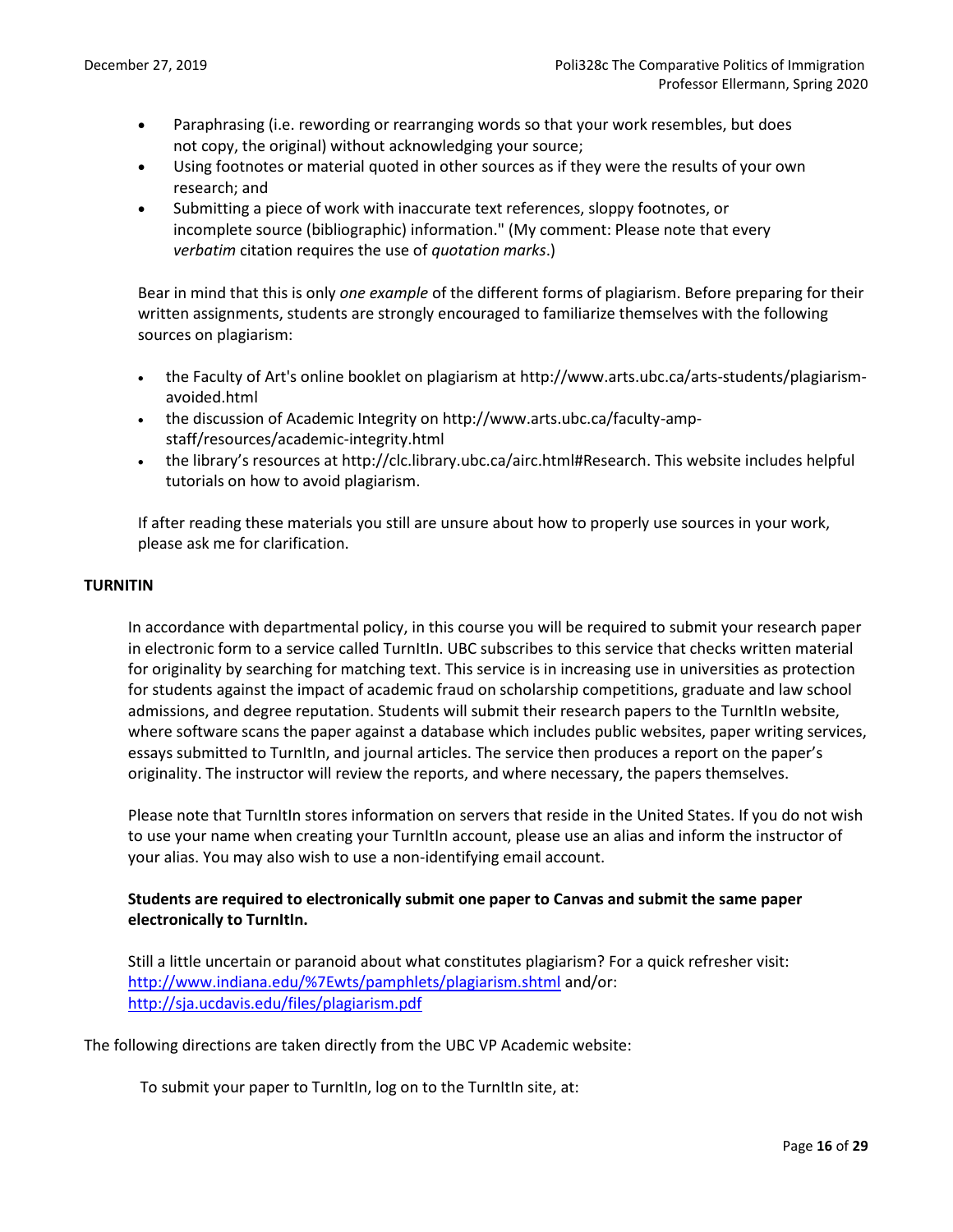# www.turnitin.com

You will be asked to create a unique "user profile," consisting of an ID (e-mail address) and password (see upper right hand corner of the TurnItIn homepage). Once this ID is created, you will be able to add courses to your profile. To add a course, you will need the "course ID" which is:

# **Course ID: 23329799**

# **Enrollment Key: Poli328C**

Once added to a course, you will be able to submit your papers to the service.

You can submit a paper in two ways:

- File Upload Turnitin currently accepts submissions in Microsoft Word, WordPerfect, RTF, PDF, PostScript, plain text, and HTML formats.
- Cut and Paste You can cut and paste the text of your submission into a text box

Note: Ensure that your name and identifying information does not appear in the document you submit.

Assignments are not accessible to the public once submitted to TurnItIn, and you, as the author, retain ownership of your original material. Your work will be added to TurnItIn's archive for comparison against subsequently submitted material, thus ensuring that your work is not plagiarized.

# **UBC POLICIES**

#### **General Academic Policies**

Regular attendance in lectures and tutorials and participation (in tutorials) is expected. All assignments must be completed and handed in.

Read the university calendar so that you are aware of no-penalty drop dates, requirements for medical authorization (to defer an exam, for example) and other procedures that may affect you.

Students who wish to appeal grades assigned to their academic work may do so. The initial appeal should be made to the TA or course instructor. If the student remains unsatisfied with this process, he/she may proceed to the head of the department or further to a formal committee established in accordance with University policies.

Religious holidays – UBC permits students who are scheduled to attend classes or write examinations on holy days of their religions to notify their instructor in advance of these days and their wish to observe them by absenting themselves from class or examination. Instructors provide opportunity for students to make up work or examinations missed without penalty. (Policy # 65.)

UBC is committed to the academic success of students with disabilities. UBC's policy on Academic Accommodations for students with disabilities aims to remove barriers and provide equal access to University services, ensure fair and consistent treatment of all students, and to create a welcoming environment. Students with a disability should first meet with an Access and Diversity advisor to determine what accommodations/services you are eligible for.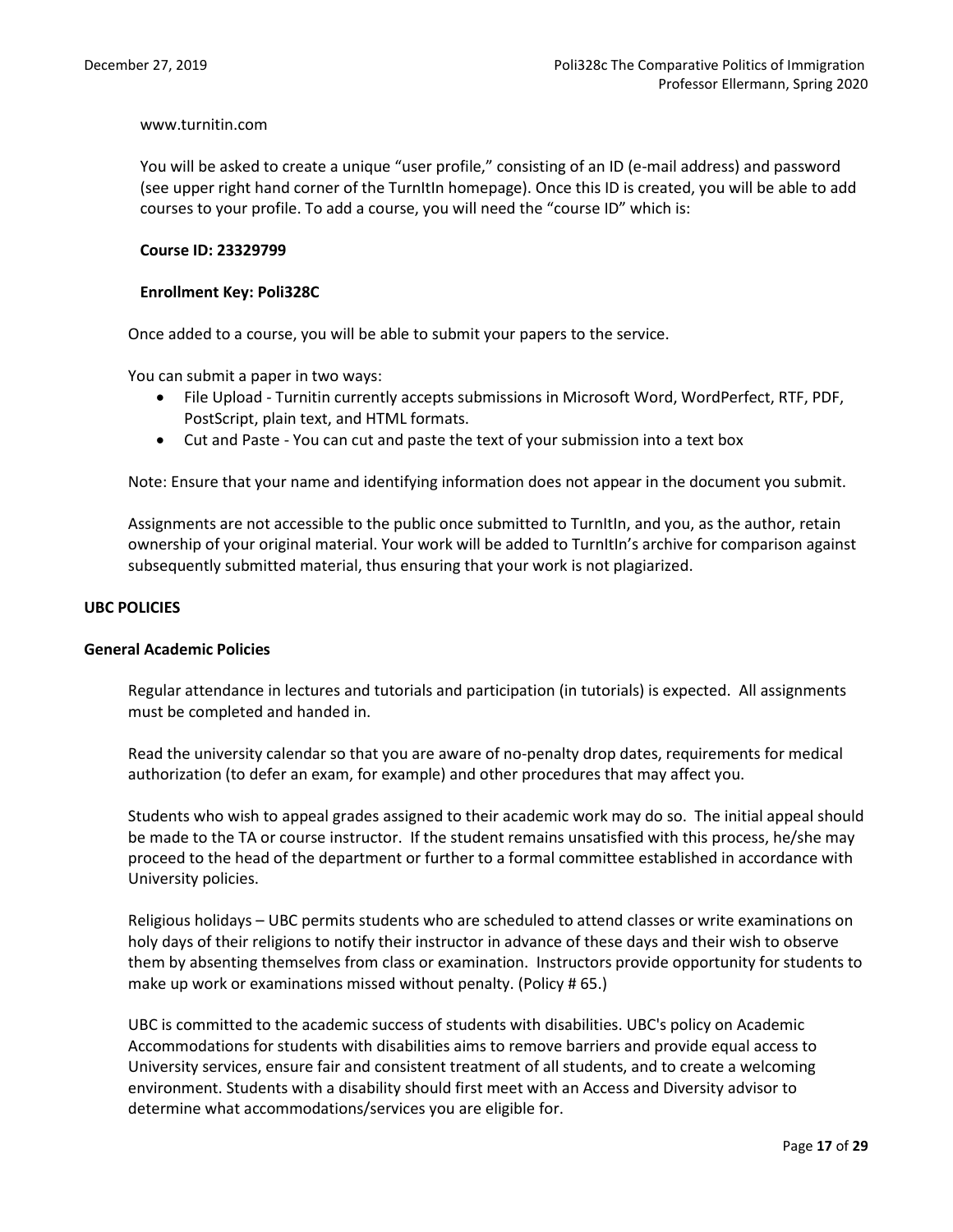# **University Values and Priorities:**

UBC provides resources to support student learning and to maintain healthy lifestyles but recognizes that sometimes crises arise and so there are additional resources to access including those for survivors of sexual violence. UBC values respect for the person and ideas of all members of the academic community. Harassment and discrimination are not tolerated nor is suppression of academic freedom. UBC provides appropriate accommodation for students with disabilities and for religious and cultural observances. UBC values academic honesty and students are expected to acknowledge the ideas generated by others and to uphold the highest academic standards in all of their actions. Details of the policies and how to access support are available under [https://senate.ubc.ca/policies-resources-support-student-success.](https://senate.ubc.ca/policies-resources-support-student-success)

# **Academic Integrity and Responsibility**

As a member of this class, you are responsible for contributing to the course objectives through your participation in class activities and your work on essays, exams, and other projects. In the process of coming into your own as an independent, responsible participant in the academic community, you are encouraged to seek advice, clarification, and guidance in your learning from your instructor and/or Teaching Assistant. If you decide to seek help beyond the resources of this course, you are responsible for ensuring that this help does not lead you to submit others' work as your own. If an outside tutor or other person helps you, show this policy to your tutor or helper: make sure you both understand the limits of this person's permissible contribution. If you are uncertain, consult your instructor or TA.

Academic communities depend on their members' honesty and integrity in representing the sources of reasoning, claims, and wordings that appear in their work. Like any other member of the academic community, you will be held responsible for the accurate representation of your sources: the means by which you produced the work you are submitting. If you are found to have misrepresented your sources and to have submitted others' work as your own, penalties may follow. Your case may be forwarded to the Head of the department, who may decide that you should receive zero for the assignment. The Head will report your case to the Dean's Office, where the report will remain on file. The Head may decide, in consultation with your instructor, that a greater penalty is called for, and will forward your case to the Dean's Office. After an interview in the Dean's Office, your case may be forwarded to the President's Advisory Committee on Academic Misconduct. Following a hearing in which you will be asked to account for your actions, the President may apply penalties including zero for the assignment; zero for the course; suspension from the university for a period ranging from 4 to 24 months; a notation on your permanent record. The penalty may be a combination of these.

Academic communities also depend on their members' living up to the commitments they make. By enrolling in this course, you make commitments to an academic community: you are responsible for meeting deadlines, and attending class and engaging in class activities. If you find that you cannot meet a deadline or cannot participate in a course activity, discuss your situation with your instructor or TA before the deadline or before your absence.

Like any academic author submitting work for review and evaluation, you are guaranteeing that the work you submit for this course has not already been submitted for credit in another course. Your submitting work from another course, without your instructor's prior agreement, may result in penalties such as those applied to the misrepresentation of sources.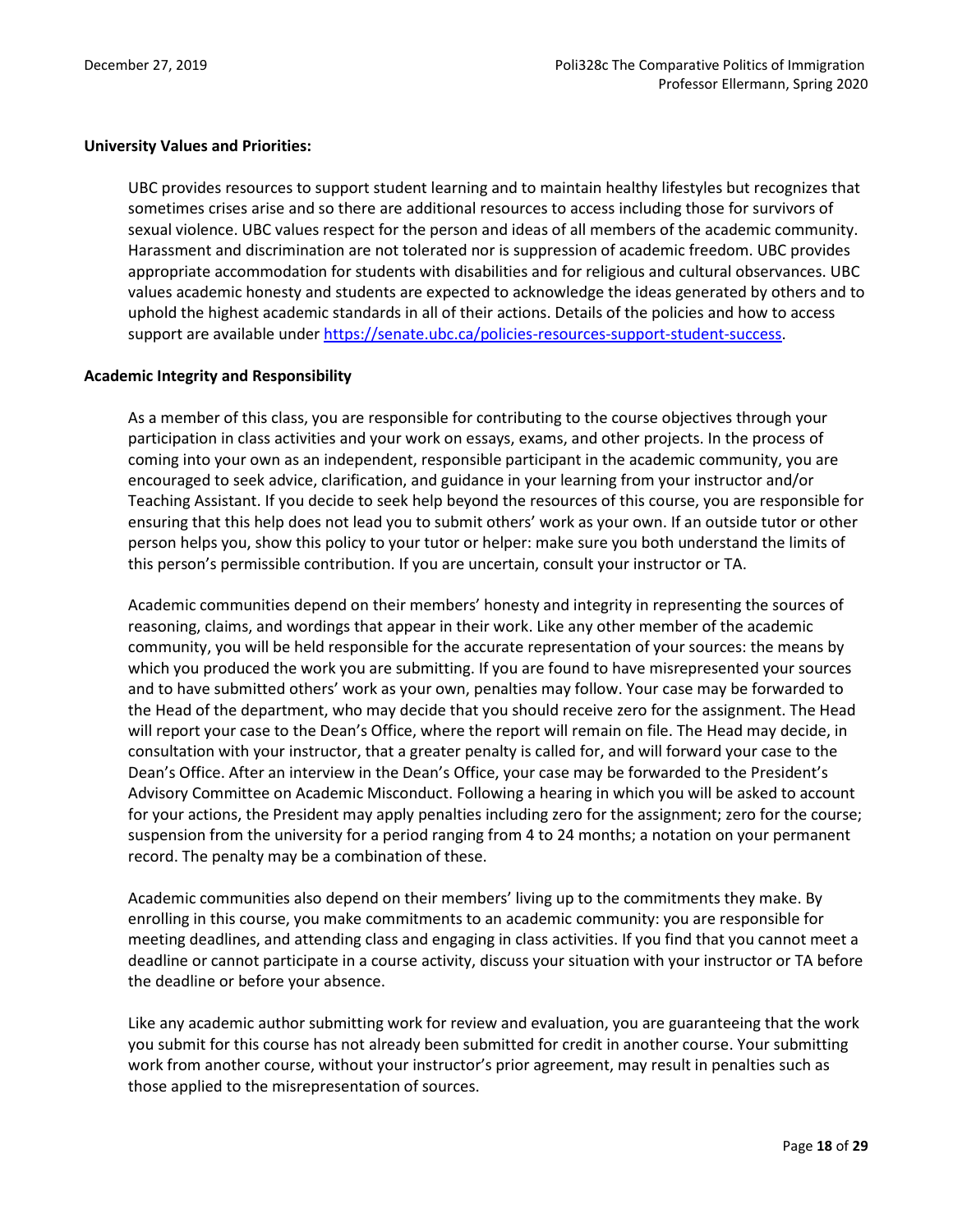# **Illness and Absence**

If you experience medical, emotional, or personal problems that affect your attendance or academic performance, please notify Arts Academic Advising. If you are registered with Access and Diversity, you should notify your instructor at least two weeks before examination dates. If you are planning to be absent for varsity athletics, family obligations, or other commitments, you should discuss your commitments with the instructor before the drop date.

# **Reach out and ask for help if you need it**

University students often encounter setbacks from time to time that can impact academic performance. If you run into difficulties and need assistance, I encourage you to contact me by email or by dropping by my office. I will do my best to support your success during the term. This includes identifying concerns I may have about your academic progress or wellbeing through Early Alert. With Early Alert, faculty members can connect you with advisors who offer student's support and assistance getting back on track to success. Only specialized UBC advisors are able to access any concerns I may identify, and Early Alert does not affect your academic record.

For more information:<https://facultystaff.students.ubc.ca/systems-tools/early-alert>

For information about addressing mental or physical health concerns, including seeing a UBC counselor or doctor, visit[: https://students.ubc.ca/health-wellness](https://students.ubc.ca/health-wellness)

# **Respectful University Environment**

UBC recognizes that "the best possible environment for working, learning and living is one in which respect, civility, diversity, opportunity and inclusion are valued." The full *UBC Statement on Respectful Environment for Students, Faculty and Staff* can be found at [http://www.hr.ubc.ca/respectful](http://www.hr.ubc.ca/respectful-environment/files/UBC-Statement-on-Respectful-Environment-2014.pdf)[environment/files/UBC-Statement-on-Respectful-Environment-2014.pdf.](http://www.hr.ubc.ca/respectful-environment/files/UBC-Statement-on-Respectful-Environment-2014.pdf) Students should read this statement carefully and take note of both the protections and the responsibilities that it outlines for all members of the UBC community. Students should also review the Student Code of Conduct, at: <http://www.calendar.ubc.ca/vancouver/index.cfm?tree=3,54,750,0>

This course values frank discussion, healthy debate, and the free and respectful exchange of ideas. Students are welcome to voice and defend their views, which may differ from those of other students or of the instructor. However, disrespectful behavior, including bullying and harassment, will not be tolerated. The instructor and teaching assistant will be professional and respectful in all their exchanges with students, and students will exercise similar professionalism and respect in their interactions with each other, with the teaching assistant, and with the instructor.

If you have any concerns about the class environment, please raise them with the instructor. You also have the options of contacting the Head of the Political Science Department, UBC's Equity and Inclusion Office (http://equity.ubc.ca), or the UBC Ombudsperson for Students: [https://ombudsoffice.ubc.ca](https://ombudsoffice.ubc.ca/)

#### **Equity and Harassment**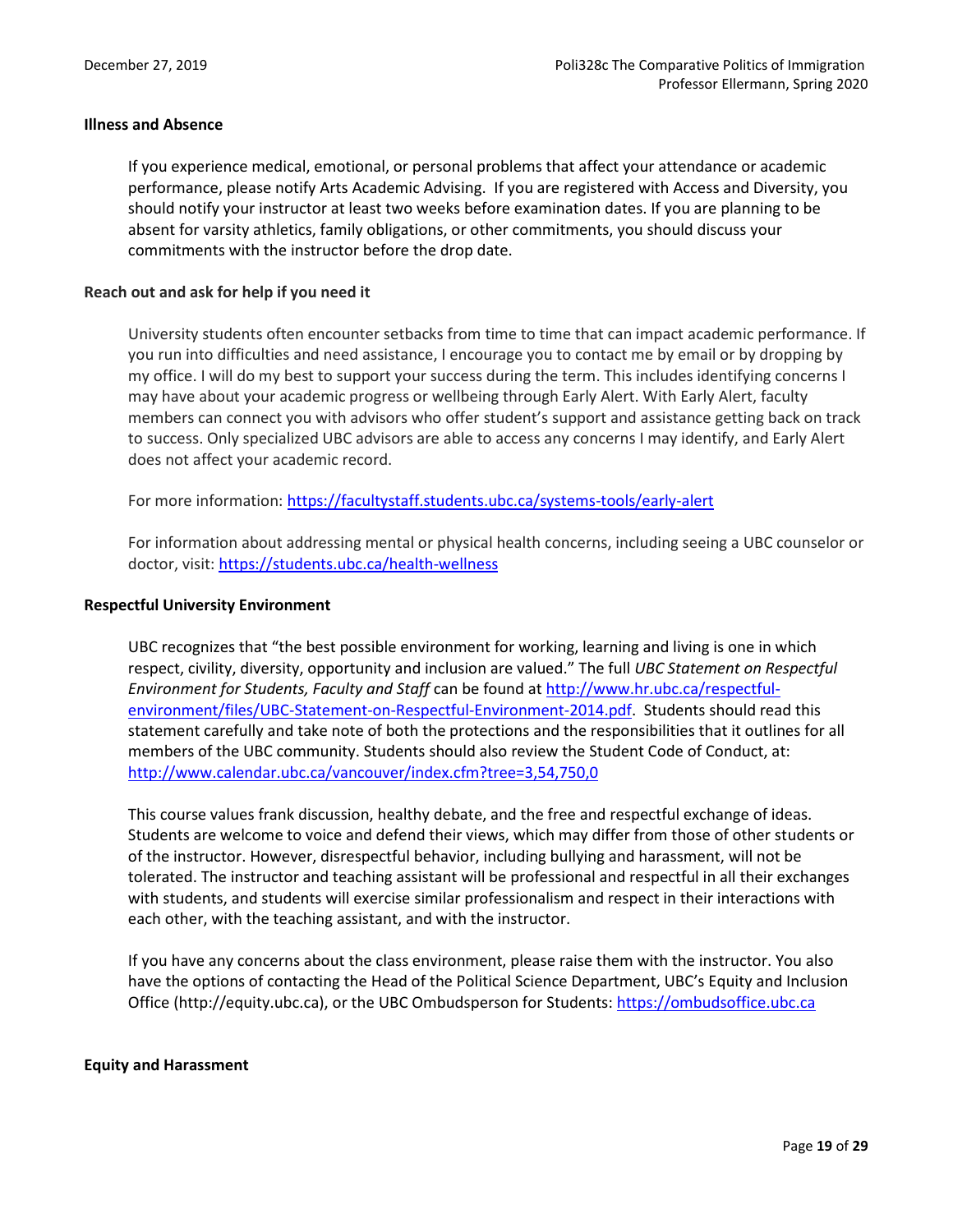UBC is committed to equity (including but not limited to gender equity) and fostering a safe learning environment for everyone. All peoples should be able to study, work, and learn in a supportive environment that is free from sexual violence, harassment, and discrimination. UBC's Policy #3 on Discrimination and Harassment defines harassment as: "unwanted and unwelcome attention from a person who knows, or ought to know, that the behaviour is unwelcome. Harassment can range from written or spoken comments to unwanted jokes, gifts, and physical assault, and may be accompanied by threats or promises regarding work or study opportunities and conditions. Harassment can be either a single incident or a series of related incidents." Such behavior is not acceptable and will not be tolerated at UBC. If you or someone you know has encountered sexual violence or harassment, you can find confidential support and resources at the AMS Sexual Assault Support Centre, (SASC), and the Equity and Inclusion Office. The SASC is an all-genders service that serves the UBC-Vancouver campus community and is committed to creating a safer campus community, free from sexualized violence. Their work is informed by feminism, anti-oppression and recognition of intersectionality. The Equity and Inclusion Office is committed to fostering a community in which human rights are respected and equity and diversity are integral to university life.

Resources are available at:

Sexual Assault Support Centre, (SASC) 249M, Student Union Building, UBC 604-827-5180 [sasc@ams.ubc.ca](mailto:sasc@ams.ubc.ca) [http://amssasc.ca](http://amssasc.ca/)

Equity and Inclusion Office 2306 – 1874 East Mall (Brock Hall) 604.822.6353 [equity@equity.ubc.ca](mailto:equity@equity.ubc.ca) [http://equity.ubc.ca](http://equity.ubc.ca/)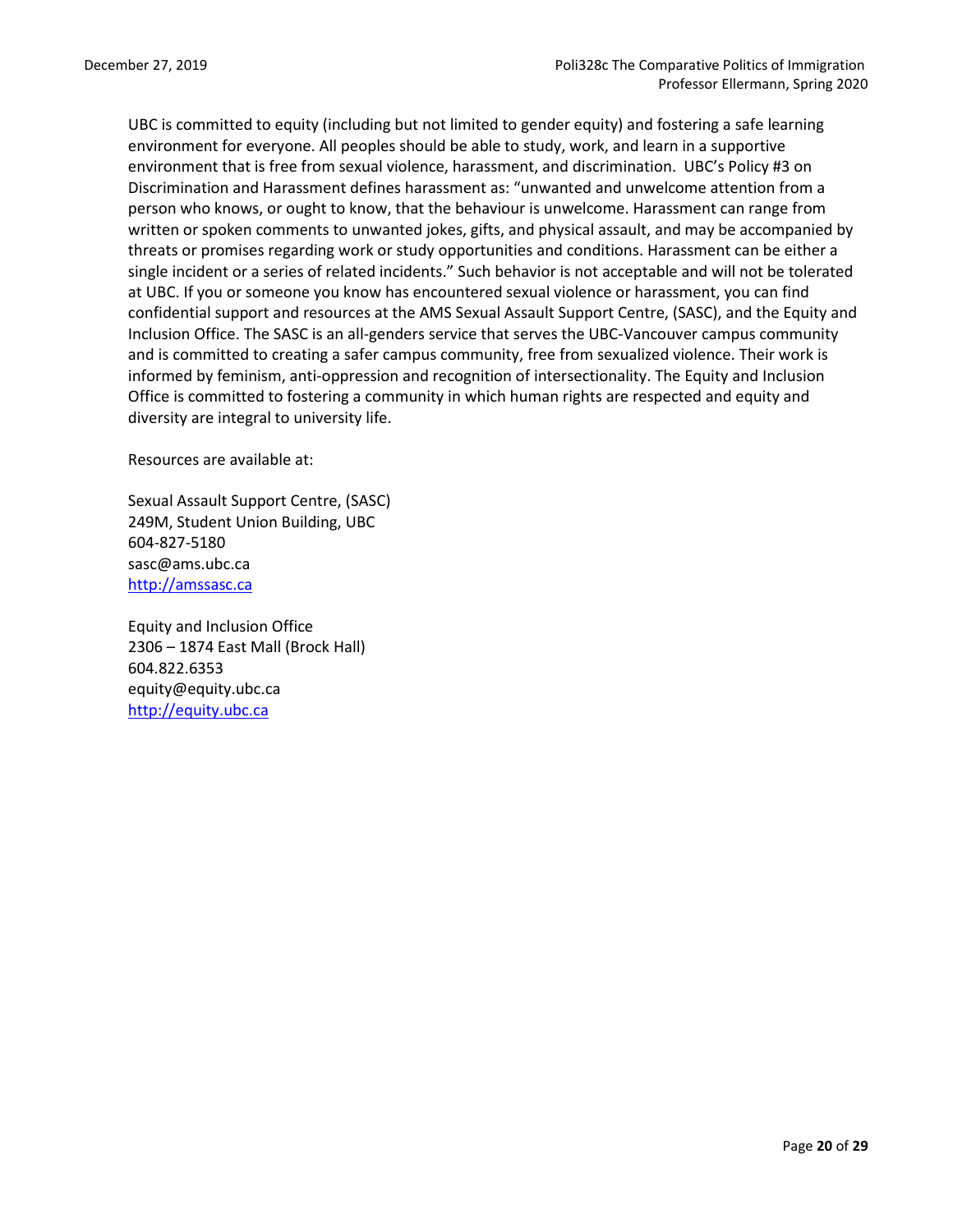# **COURSE SCHEDULE AND READINGS**

# **PART I INTRODUCTION**

#### **January 7 Course Overview**

No readings

LasIn-class video Documentary *Uprooted: Refugees of the Global Economy* (2001) National Network for Immigrant and Refugee Rights (28 min)

# **January 9 Why do People Migrate? Economics & Social Networks**

*Presentation on how to give an effective class presentation by Professor Ellermann*

 Massey, Douglas S. 1988. "Economic Development and International Migration in Comparative Perspective," *Population and Development Review* 14 (3) 383-413

In-classvideo

*Uprooted: Refugees of the Global Economy* (continued)

# **PART II FORCED MIGRATION AND THE POLITICS OF PROTECTION**

#### **January 14 The International Refugee Regime**

*Presentation on Community Based Experiential Learning placements by Camille Desmares*

- Corbett, Sara. April 1, 2001. "The Lost Boys of Sudan; The Long, Long, Long Road to Fargo." *The New York Times*
- Hathaway, James C. 2007. "Why Refugee Law Still Matters." *Melbourne Journal of International* Law. 8: 89–103

#### *Recommended:*

 Betts, Alexander. 2015. "The Normative Terrain of the International Refugee Regime." *Ethics and International Affairs* 29 (4) 363–375

Lightn-classvideo Documentary *God Grew Tired of Us: The Story of Lost Boys of Sudan* (2007) Directed by Christopher Dillon Quinn and Tom Walker (86 min)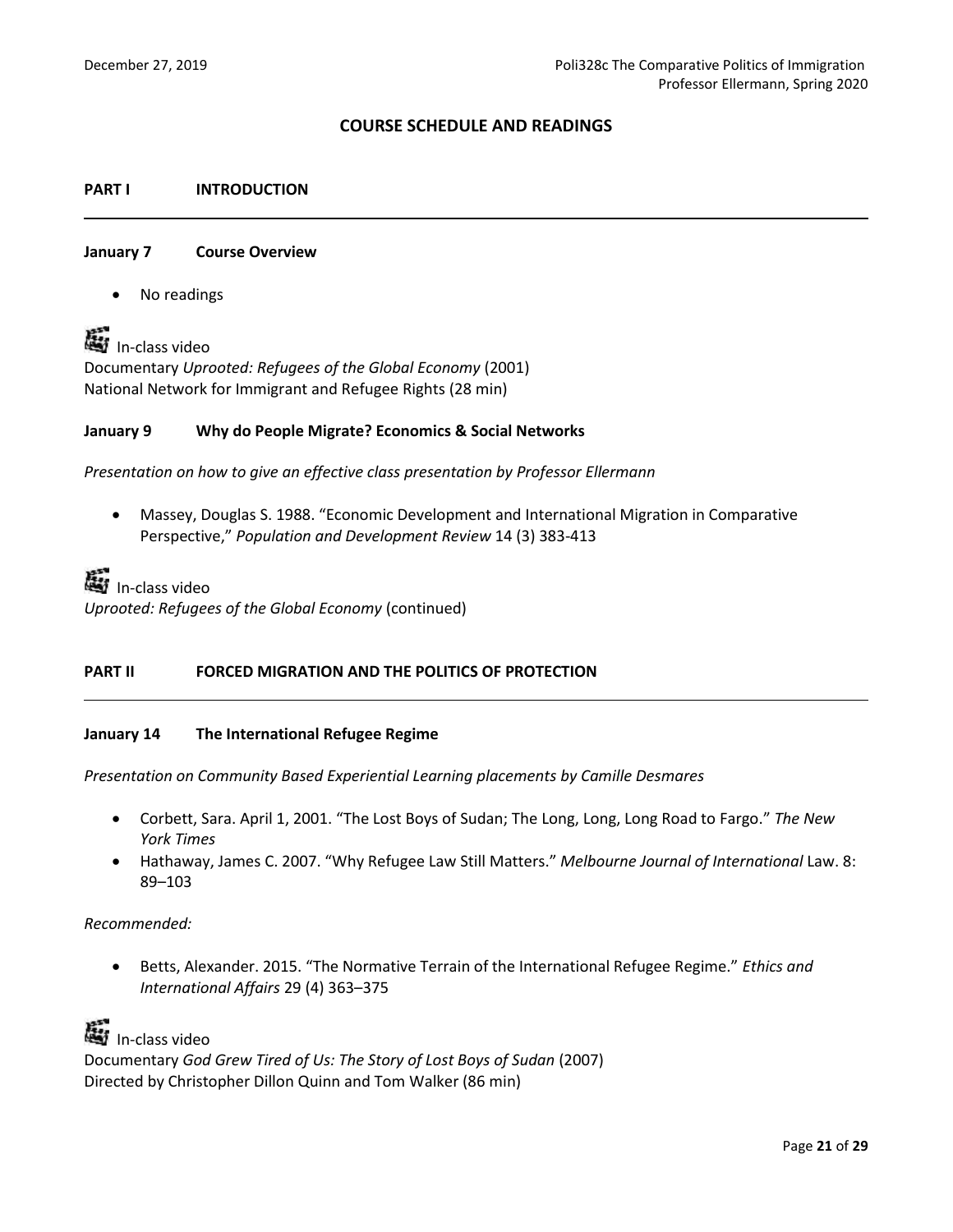# **January 16 Asylum Seeking - Guest Speaker: Kay Scorer, Scorer Law**

Kay Scorer (they/them) is an immigration lawyer in Vancouver, focussing on refugee law and serving the LGBTQ2S\* community. Kay received their Juris Doctor degree (J.D.) from the University of Windsor, where they were selected Valedictorian of the 2015 graduating class. Prior to graduating law school, Kay obtained a Bachelor of Tourism Management from Thompson Rivers University with a major in entrepreneurship, earning Kay the Tourism Medal for earning the highest GPA in the faculty.

Kay has appeared in the Federal Court of Canada, the British Columbia Court of Appeal, the Supreme Court of British Columbia, the Provincial Court of British Columbia, the Refugee Protection Division ("RPD"), Immigration Division, and the Immigration Appeals Division ("IAD"). Kay has also appeared in criminal and immigration cases in Alberta and Manitoba, and has experience working on applications for leave and judicial review in the Federal Court of Canada.

Kay is a proud member and advocate of the LGBTQ2S\* (lesbian, gay, bisexual, trans\*, queer and two-spirited) community, and has a history of dedication and commitment to working with LGBTQS2\* organizations in both Canada and the USA.

- Hamlin, Rebecca. 2012. "International and Administrative Insulation: A Comparison of Refugee Status Determination Regimes in the United States, Canada, and Australia." *Law & Social Inquiry* 37 (4) 933-968
- Crawley, Heaven. 2000. "Gender, Persecution and the Concept of Politics in the Asylum Determination Process." *Forced Migration Review.* 9: 17-20

# *Recommended:*

• Zetter, Roger 1991. "Labelling Refugees: Forming and Transforming a Bureaucratic Identity*." Journal of Refugee Studies* 4(1) 39-62

# **January 21 Refugee Resettlement (1)**

 Hyndman, Jennifer and James McLean. 2006. "Settling Like a State: Acehnese Refugees in Vancouver." *Journal of Refugee Studies*, 19(3) 345-360

# *Recommended:*

Labman, Shauna. 2007. "Resettlement's Renaissance: A Cautionary Advocacy." *Refuge*. 24(2): 35-47

**A**In-class video Documentary *God Grew Tired of Us* (continued)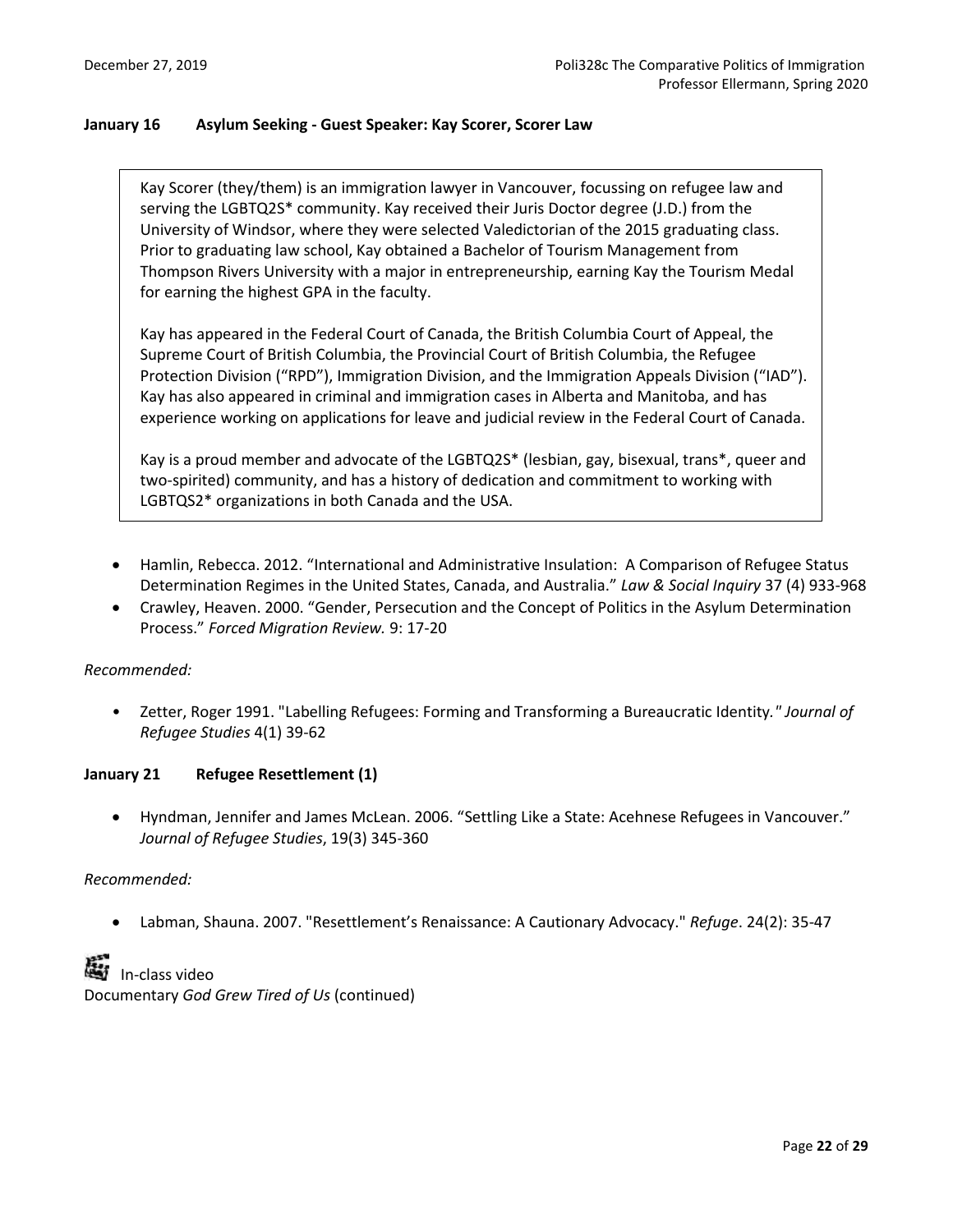# **PART II IMMIGRATION AND SETTLER COLONIALISM**

# **January 23 Immigration and Settler Colonialism**

 Laurie K. Bertram. 2018. "'Eskimo' Immigrants and Colonial Soldiers: Icelandic Immigrants and the North-West Resistance, 1885". *The Canadian Historical Review*. 99(1) 63-97.

# *Recommended*:

• Frymer, Paul. 2014. "A Rush and a Push and the Land Is Ours": Territorial Expansion, Land Policy, and U.S. State Formation." *Perspectives on Politics*, 12(2) 119-144



Lip-classvideo Documentary *Colonization Road* (2016) Directed by Director, Michelle St. John (50 min)

# **January 28 Indigenizing Migration Studies: A Rereading of Borders and Citizenship – READING INTENSIVE**

# *CBEL students spend second half the class with Camille for a CBEL presentation*

- Simpson, Audra. 2014. *Mohawk Interruptus: Political Life Across the Borders of Settler States*." Chapel Hill: Duke University Press. Read Chapter 1 "Indigenous Interruptions: Mohawk Nationhood, Citizenship, and the State" 1-35
- Green, Joyce. 2017. "The Impossibility of Citizenship Liberation for Indigenous People." In Jatinder Mann (ed.). *Citizenship in Transnational Perspective: Australia, Canada, and New Zealand*. Palgrave Macmillan, 175-188

# *Recommended:*

• Bohaker, Heidi and Franca Iacovetta. 2009. "Making Aboriginal People 'Immigrants Too': A Comparison of Citizenship Programs for Newcomers and Indigenous Peoples in Postwar Canada, 1940s-1960s". *Canadian Historical Review* 90(3) 427-461

# **BACK TO PART I**

# **January 30 Refugee Resettlement (2) – Guest Speaker: Kathy Sherrell, Immigrant Services Society of BC**

**Kathy Sherrell** (she/her/hers) has worked at ISSofBC in settlement services for nine years. She takes a lead role in program development and evaluation, contract negotiations and oversight, and quality assurance and standardization. Involvement in special projects such as the Refugee Readiness Hub and the GAR Refugee Trauma Pilot allows Kathy to share her passion for refugees with others, promoting policy change and greater understanding of refugee issues.

Kathy holds a PhD in Geography from the University of British Columbia and a Master of Arts Degree from Simon Fraser University with an emphasis on refugee resettlement in Canada,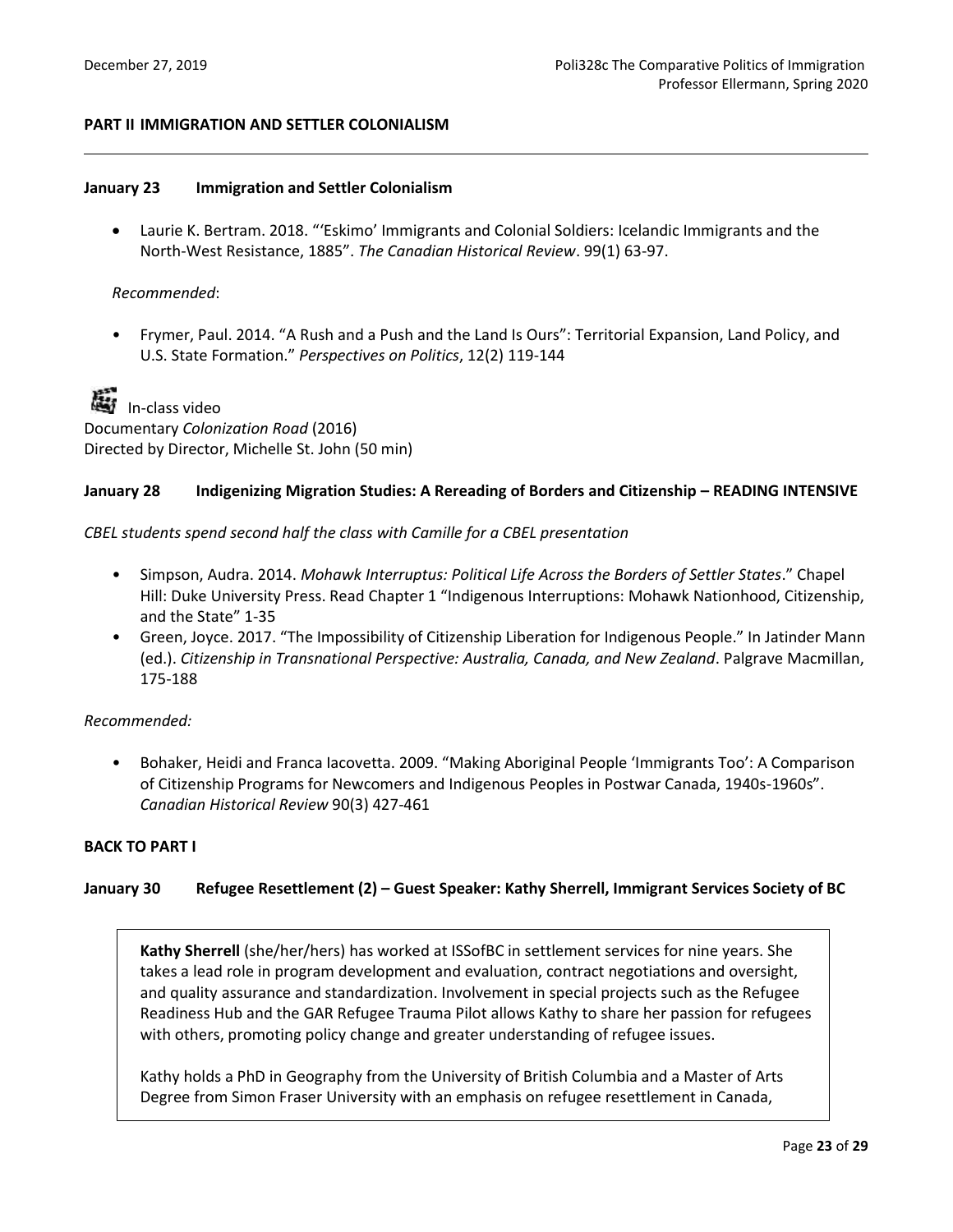including regionalization, legal status, housing, and settlement experiences. Kathy continues to be actively engaged in research with refugees. At present Kathy is a co-investigator on two pan-Canadian, multi-year refugee research projects, as well as a lead on numerous internal research projects.

• Watch at home: *19 Days* (2016) by Asha Siad & Roda Siad (26 min[\) https://www.nfb.ca/film/19\\_days/](https://www.nfb.ca/film/19_days/)

# *Recommended:*

• Presse, Debra, and Jessie Thomson. 2007. "The Resettlement Challenge: Integration of Refugees from Protracted Refugee Situations." *Refuge* 25(1) 94-99

# **PART III PUBLIC OPINION ON IMMIGRATION**

# **February 4 Public Attitudes toward Immigration**

- Freeman, Gary P. 1995. "Modes of Immigration Politics in Liberal Democratic States," International Migration Review 29(4) 881-887 only
- Hainmueller, Jens, & Hopkins, Daniel J. 2014. "Public Attitudes Toward Immigration." *Annual Review of Political Science* 17(1) 225-249

#### *Recommended:*

 Hainmueller, Jens & Dominic Hangartner. 2013. "Who Gets a Swiss Passport? A Natural Experiment in Immigrant Discrimination." *American Political Science Review* 107(1) 159-187

#### **February 6 FOR CBEL STUDENTS ONLY: Centre for Community Engaged Learning Workshop**

# **The Ethics of Changemaking**

Participants will explore principles of ethical community engagement which will support their endeavors to create meaningful social change. Introducing "ethics" as a continuous process of action and reflection, participants will reflect on concepts such as inclusion, privilege and reciprocity while considering the ways we can enact these principles.

#### **Learning Objectives**

Explore principles of ethical engagement including positionality and power Understand how positionality and power influences our interactions with community. Brainstorm ways to apply ethical engagement practices in community.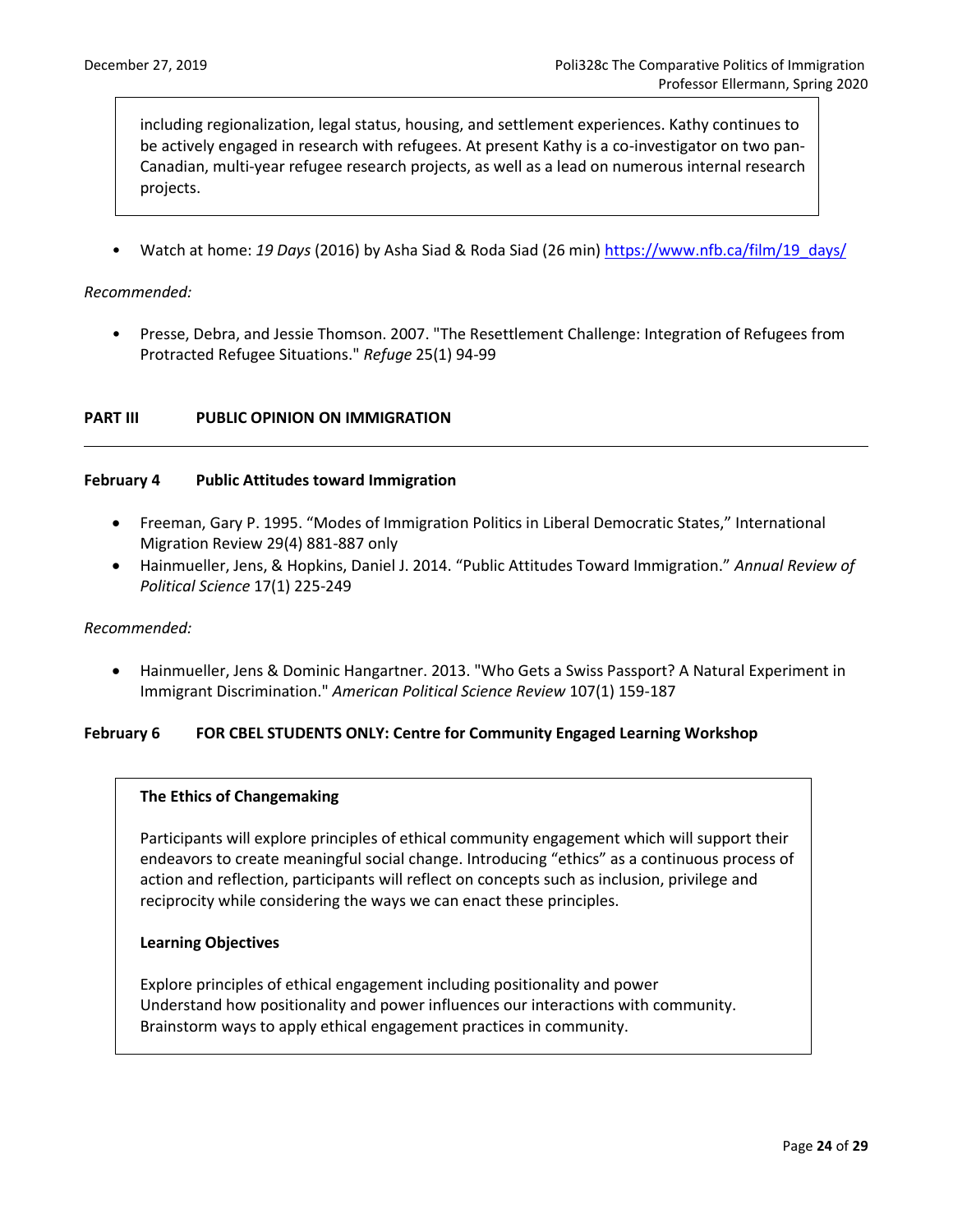# **February 11 How Malleable is Public Opinion on Immigration?** - **READING INTENSIVE**

- Facchini Giovanni, Yotam Margalit and Hiroyuki Nakata H. 2016. "Countering Public Opposition to Immigration: The Impact of Information Campaigns," *IZA Discussion Paper* No. 10420. Bonn: Institute for Labor Economics
- Levy, Morris, Matthew Wright and Jack Citrin. 2016. Mass Opinion and Immigration Policy in the United States: Re-Assessing Clientelist and Elitist Perspectives." *Perspectives on Politics* 14(3) 1537-5297

# *Recommended:*

 Wright, Matthew, Morris Levy & Jack Citrin. 2016. "Public Attitudes Toward Immigration Policy Across the Legal/Illegal Divide: The Role of Categorical and Attribute-Based Decision-Making. *Political Behavior* 38(1) 229-253



In-class video

*The White Season – Rivers of Blood* (2008)

BBC documentary about British MP Enoch Powell's infamous anti-immigration speech.

# **February 13 Media Representations of Immigrants**

# *Presentation on how to write a policy brief by Professor Ellermann*

• Lawlor, Andrea and Erin Tolley. 2017. "Deciding Who's Legitimate: News Media Framing of Immigrants and Refugees." *International Journal of Communication* 11: 967–991

# *Recommended:*

• Gadarian, Shana Kushner. 2014. "Anxiety, Immigration, and the Search for Information" *Psychology* 35(2) 133-164

 In-class video *The White Season – Rivers of Blood* (continued)

# **February 18 & 20 NO CLASS – READING WEEK**

- Consider reading one of the readings assigned for March 5 (a reading intensive class)
- Non-CBEL students can consider writing their policy brief over reading week

# **PART IV THE POLITICS OF IMMIGRATION POLICY**

#### **February 25 Non-Electoral Mobilization For and Against Immigrants**

 Lars Erik Berntzen and Manès Weisskircher (2016) "Anti-Islamic PEGIDA Beyond Germany: Explaining Differences in Mobilisation." *Journal of Intercultural Studies* 37:6, 556-573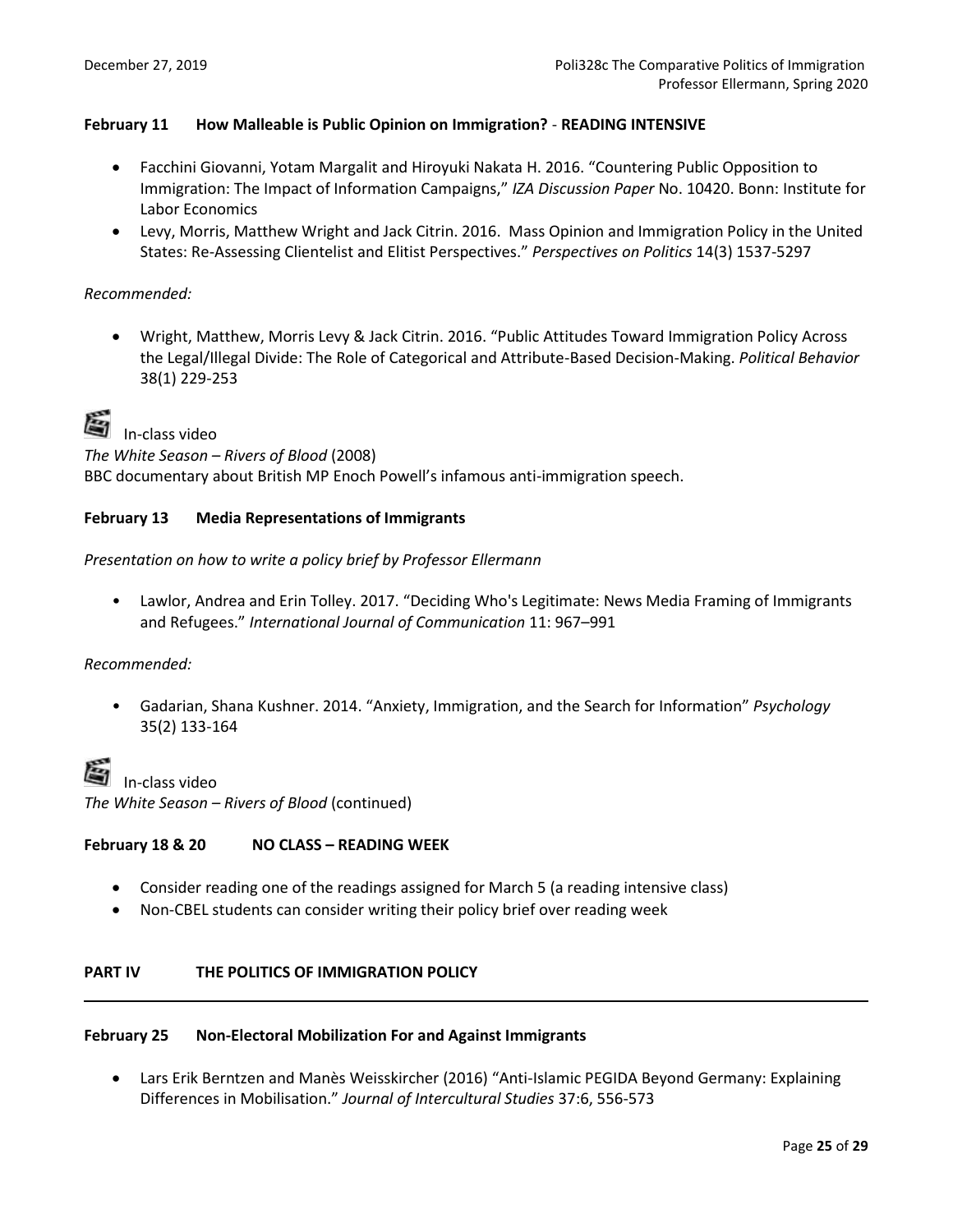Zepeda-Millán, Chris. 2016. "Weapons of the (Not So) Weak: Immigrant Mass Mobilization in the US South." *Critical Sociology* 42 (2) 269-287

# *Recommended Reading:*

 Flores, René D. 2017. "Do Anti-Immigrant Laws Shape Public Sentiment? A Study of Arizona's SB 1070 Using Twitter Data." *American Journal of Sociology* 123 (2) 333-384



In-class video

*The White Season – Rivers of Blood* (continued)

# **February 27 The Rise and Impact of Populist Anti-Immigrant Parties**

# **REFLECTIVE JOURNAL EARLY DRAFT DUE February 27, 5pm**

• Schain, Martin A. 2006. "The Extreme-Right and Immigration Policy-Making: Measuring Direct and Indirect Effects." *West European Politics* 29(2) 270-289

# *Recommended:*

• Steenvoorden, Eefje, and Eelco Harteveld. 2018. "The Appeal of Nostalgia: The Influence of Societal Pessimism on Support for Populist Radical Right Parties." *West European Politics* 41 (1) 28-52

# **March 3 Can States Control Immigration? – READING INTENSIVE**

- Joppke, Christian. 1998. "Why Liberal States Accept Unwanted Immigration." *World Politics*, 50(2), 266- 293
- Bonjour, Saskia. 2016. "Speaking of Rights: The Influence of Law and Courts on the Making of Family Migration Policies in Germany." *Law & Policy* 38(4) 328-348

# *Recommended:*

• Ellermann, Antje. 2010. "Undocumented Migrants and Resistance in the Liberal State." *Politics & Society* 38(3) 408-429

# **March 5 Political Institutions and Immigration Policy**

• Ellermann, Antje. *The Politics of Immigration Policy.* Chapter 2 (Theory) (book manuscript, to be circulated

# *Recommended:*

 Abou-Chadi, Tarik. 2016. "Political and Institutional Determinants of Immigration Policies." *Journal of Ethnic and Migration Studies* 42 (13) 2087-2110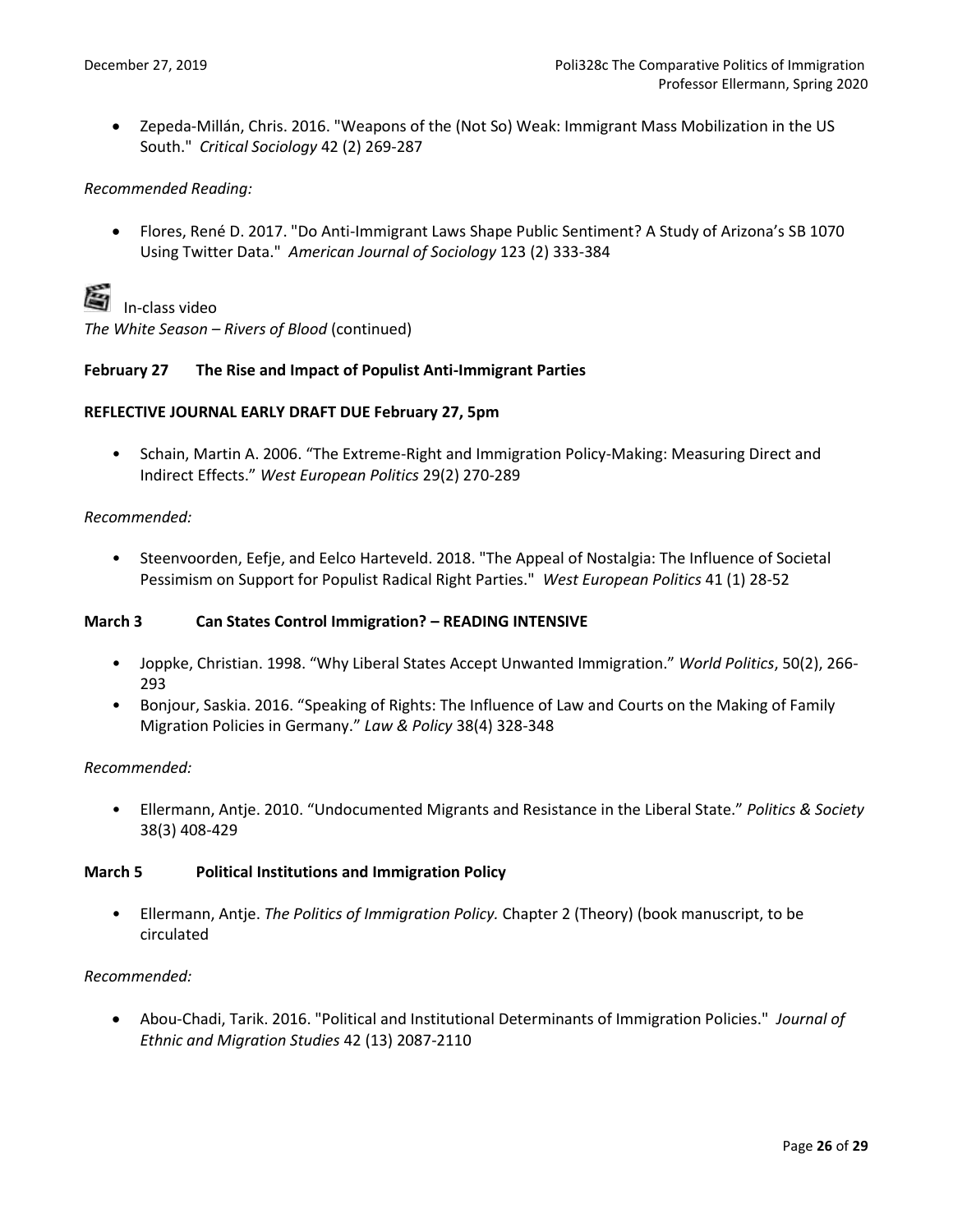# **PART V THE ETHICS OF BORDERS**

# **March 10 Liberalism, Communitarianism, and the Ethics of Borders - READING INTENSIVE**

- Carens, Joseph. 1987. "Aliens and Citizens: The Case for Open Borders," *The Review of Politics.* 49(2) 251-273
- Walzer, Michael. 1983. *Spheres of Justice: A Defense of Pluralism and Equality.* New York: Basic Books. Chapter on "Membership" 31-63

# *Recommended:*

 Ellermann, Antje & Goenaga, Agustín. 2019. "Discrimination and Policies of Immigrant Selection in Liberal States." *Politics & Society* 47(1) 87-116

#### **March 12 Admissions Dilemmas**

No readings

# **PART VI THE POLITICS OF BORDERS**

#### **March 17 Colonizers, Sovereignty and Borders**

- Herbst, Jeffrey (1989). "The Creation and Maintenance of National Boundaries in Africa." *International Organization* 43(4) 673-692
- Reread your notes on Audra Simpson (January 30)

# *Recommended reading:*

 Kalman, Ian. 2018. "Proofing Exemption: Documenting Indigeneity at the Canada–US Border." *Anthropologica* 60 (1) 212-222

| è | In-class video                           |
|---|------------------------------------------|
|   | Documentary The Border Crossed Us (2005) |
|   | Directed by Rachael J. Nez (27 min)      |

#### **March 19 Remote Border Controls and the Externalization of Asylum**

 Hyndman, Jennifer and Alison Mountz. 2008. "Another Brick in the Wall? Neo-*Refoulement* and the Externalization of Asylum by Australia and Europe," *Government and Opposition* 43(2) 249-269

#### *Recommended:*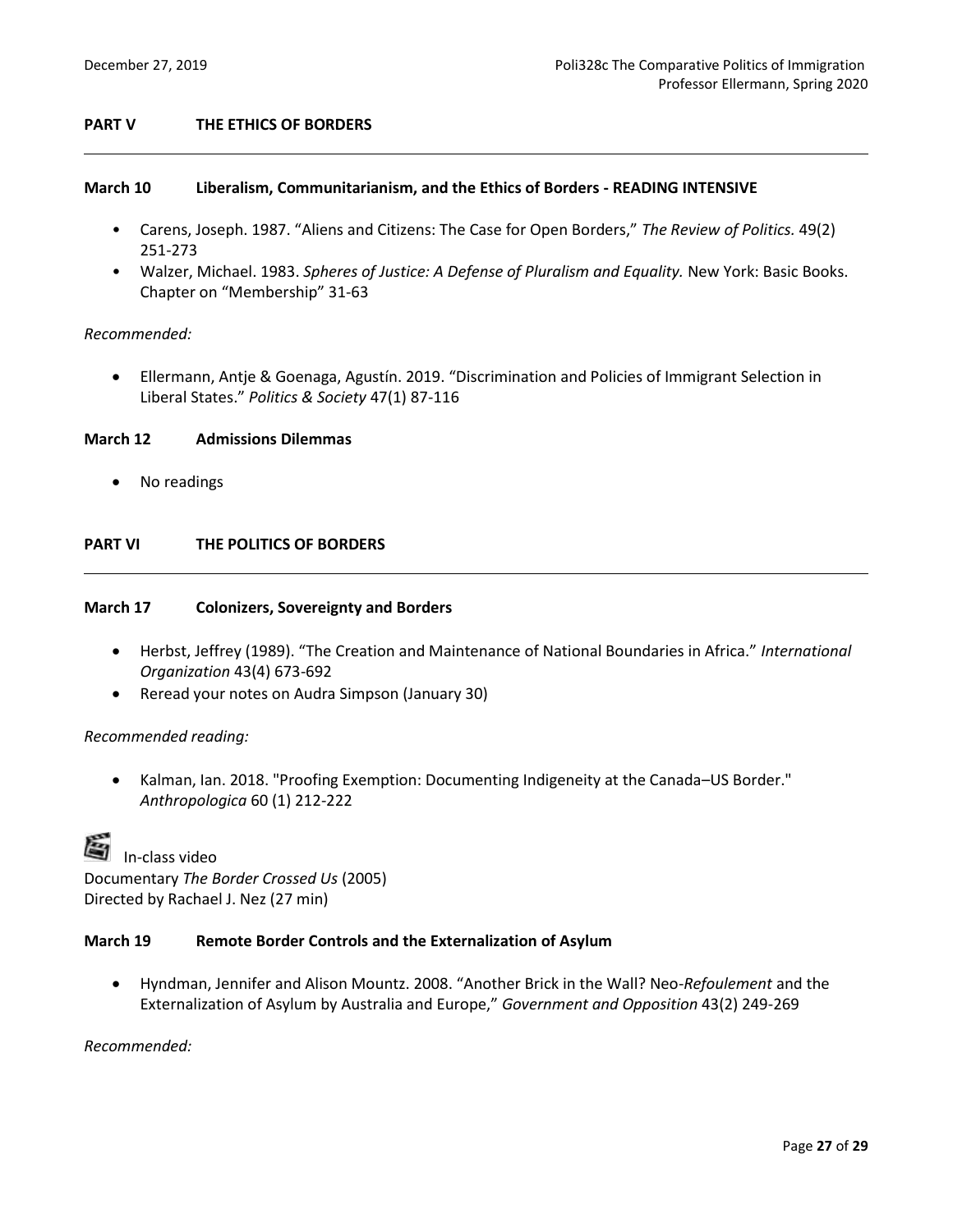Ashutosh, Ishan, and Alison Mountz. 2011. "Migration Management for the Benefit of Whom? Interrogating the Work of the International Organization for Migration." *Citizenship Studies* 15(1) 21-38

ListIn-class video Documentary *Mediterranea* (2015) Directed by Jonas Carpignano (110 min)

# **March 24 The Human Costs of Border Control**

 Cuttitta, Paolo. 2018. "Delocalization, Humanitarianism, and Human Rights: The Mediterranean Border Between Exclusion and Inclusion." *Antipode* 50 (3) 783-803

*Recommended:* 

 Koslowski, Rey & Marcus Schulzke (2018). "Border Security UAVs in the United States and the European Union." *International Studies Perspectives* 19(4) 305-324

LasIn-class video *Mediterranea* (continued)

# **PART VII THE POLITICS OF IMMIGRANT INCLUSION**

#### **March 26 Economic Inclusion**

 Hiebert, Daniel (2009). "The Economic Integration of Immigrants in Metropolitan Vancouver." *Choices* 15(7) 2-42

#### *Recommended:*

 Oreopoulus, Philip & Diane Dechief. 2011. "Why Do Some Employers Prefer to Interview Matthew, But Not Samir? New Evidence from Toronto, Montreal, and Vancouver." Canadian Labour Market and Skills Researcher Network, Working Paper No. 95, 1-53 [https://papers.ssrn.com/sol3/papers.cfm?abstract\\_id=2018047](https://papers.ssrn.com/sol3/papers.cfm?abstract_id=2018047)

# **March 31 Sociocultural Inclusion**

- Huntington, Samuel P. 2004. "The Hispanic Challenge," *Foreign Policy*. 141, 30-45
- Jack Citrin, Amy Lerman, Michael Murakami & Kathryn Pearson. (2007). "Testing Huntington: Is Hispanic Immigration a Threat to American Identity?" *Perspectives on Politics* 5(1) 31-48

*Recommended*